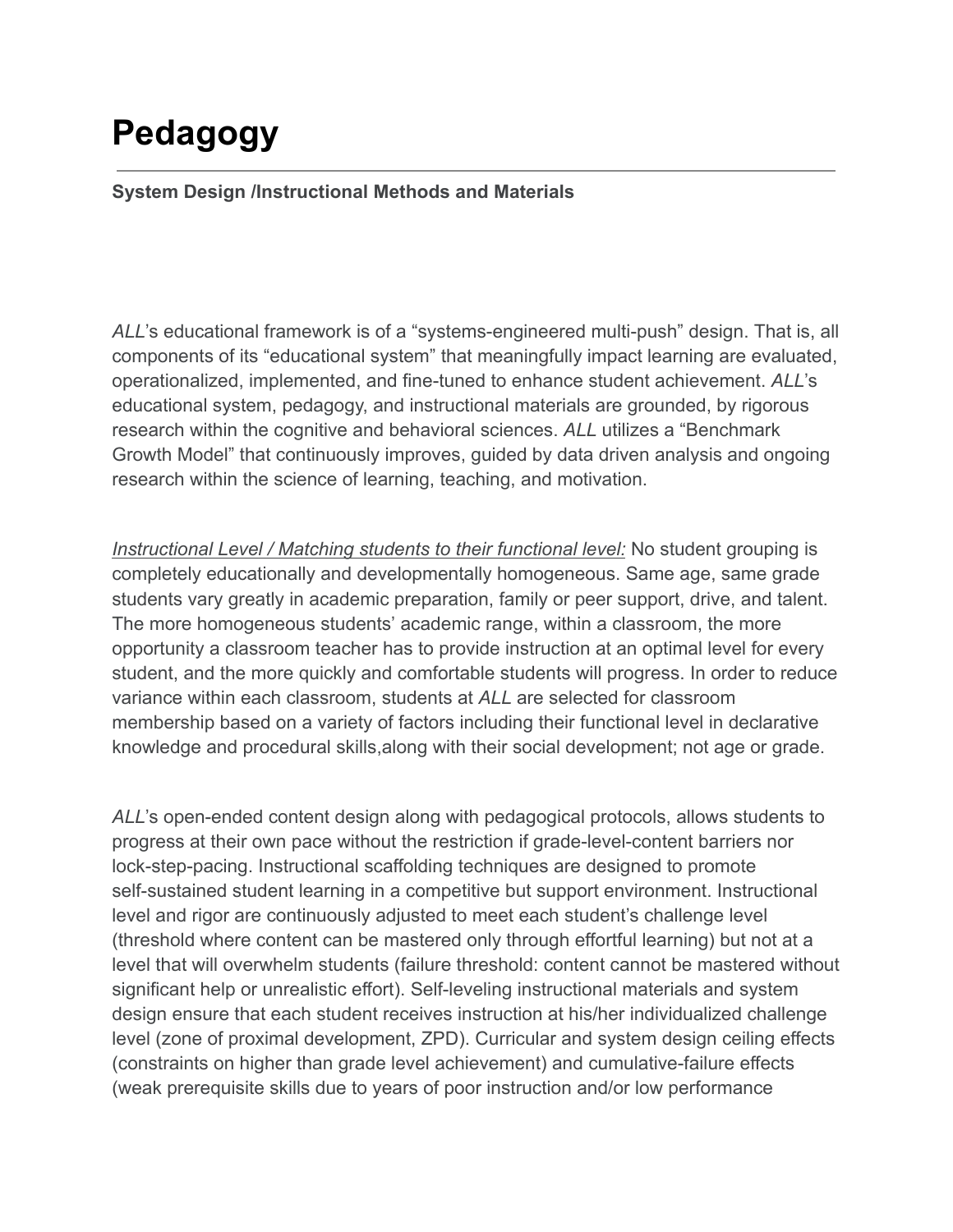expectations) have been remove. No student is required to wait for another student to learn, nor is any student driven so hard as to experience inordinate frustration. Although students are empowered to control their own rate of progress, they must meet or exceed minimum criterion referenced expectations.

*Classroom Culture /Classroom Dynamics*: Although every classroom is a unique potpourri of personalities, the instructor has substantial influence in shaping students' interpersonal behaviors. The teacher is trained to use practices focused on helping students develop social interactions which facilitate an esprit de corps; creating of a supportive, risk-free learning environment. The socio-dynamics in each classroom radiates an ambiance which includes the following:

- an appreciation and acceptance of student differences and a recognition that each student is worthy or respect, can make meaningful contributions, and each has the responsibility to contribute to the classroom community
- a reverence for civilization's tradition of protecting its children from the travails of adulthood in that those children may acquire the knowledge and wisdom to themselves become the bearers of civilization and the stewards of the next generation
- an expectation that every student has the ability to reflect upon his/her prior experiences and make responsible academic and social choices; an expectation that mistakes are part of a continuous process of improvement
- an awareness that what is learned today (e.g., content, social skills, knowledge, control of one's own learning) will impact each student's future (e.g., financial, intellectual, professional, emotional) (what you do today will impacts what you will be able to do tomorrow)
- an enjoyment of learning and excitement for sharing knowledge with others

*Teachers and instructors adhere to the following tenets*:

● The purpose of school is to provide each student with equal access to education.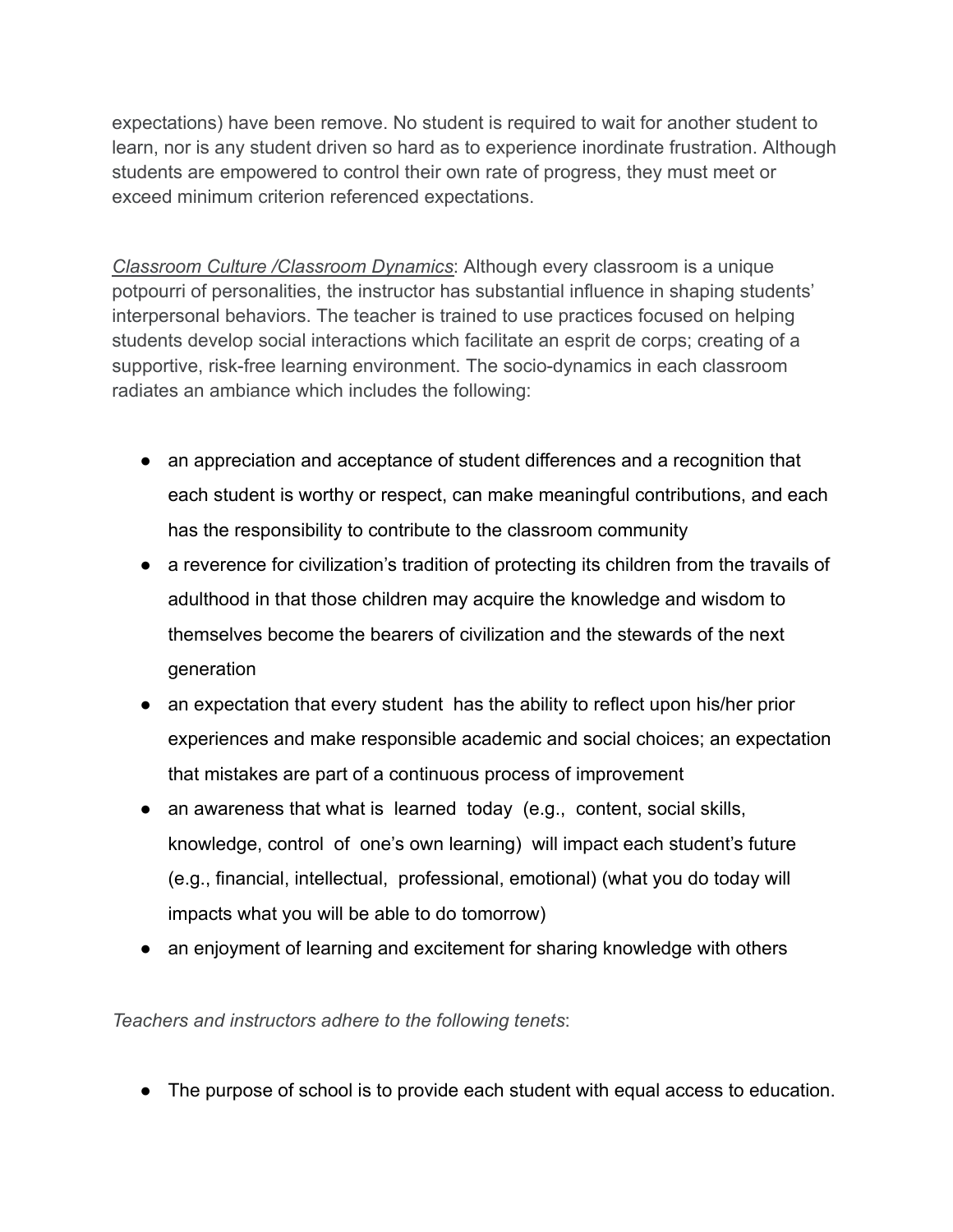- The role of the teacher is to encourage student learning and provide access to knowledge.
- Students are expected to self-regulate their behavior and learning, and to become a participating productive member of classroom culture.
- Although students are expected to resolve differences equitably, the classroom teacher is the final arbiter when children choose not to resolve difficulties
- Everyone is a student and teacher. Everyone has a responsibility to help every other individual learn (the instructor will provide training in "good teacher practices" and "good student practices").
- Every student has the right to learn. No student has the right to interfere with another's learning.
- No one is capable of forcing anyone else to learn against their will, no should they try. Every student has the right to fail and the ability to succeed with effort

Each student's innate curiosity, emergent talent, and drive "to know" are cultivated. Individual achievement and polite participation are extolled. Overt comparisons and the pitting of one student's ambition against another's sense of personal worth are avoided. No student's success is dependent on another student's failure. Each student is treated as a contributing member of the group while individual differences are accepted and unique needs and talents are recognized. The expression of acumen, responsible conduct, and socially disciplined citizenship are among the beneficial outcomes related to clear behavioral and academic expectations.

*Instructional Practices/ Methods and Components:* Elementary School (grades K-5) and Secondary School (grades 6-12) utilize similar pedagogy but slightly different methods of application. Although, traditional text books are utilized summative and formative student performance data is collected via Expert Trials and Challenge Exercise. Instructional components and practices utilized by both the Elementary and Secondary schools include: direct instruction in Metacognitive Knowledge and Skill Development; Choral Review; Choral Exercises; Individual and Small Group Gating; Need-To-Know Discussions; Want-to-Know Symposia; Global Lectures; Call and Response Oral Activities; Preceptorials; Town Hall Forums, student driven classroom management; Expert Trials (mastery exams); Challenge Exercises (application exams/essays); Small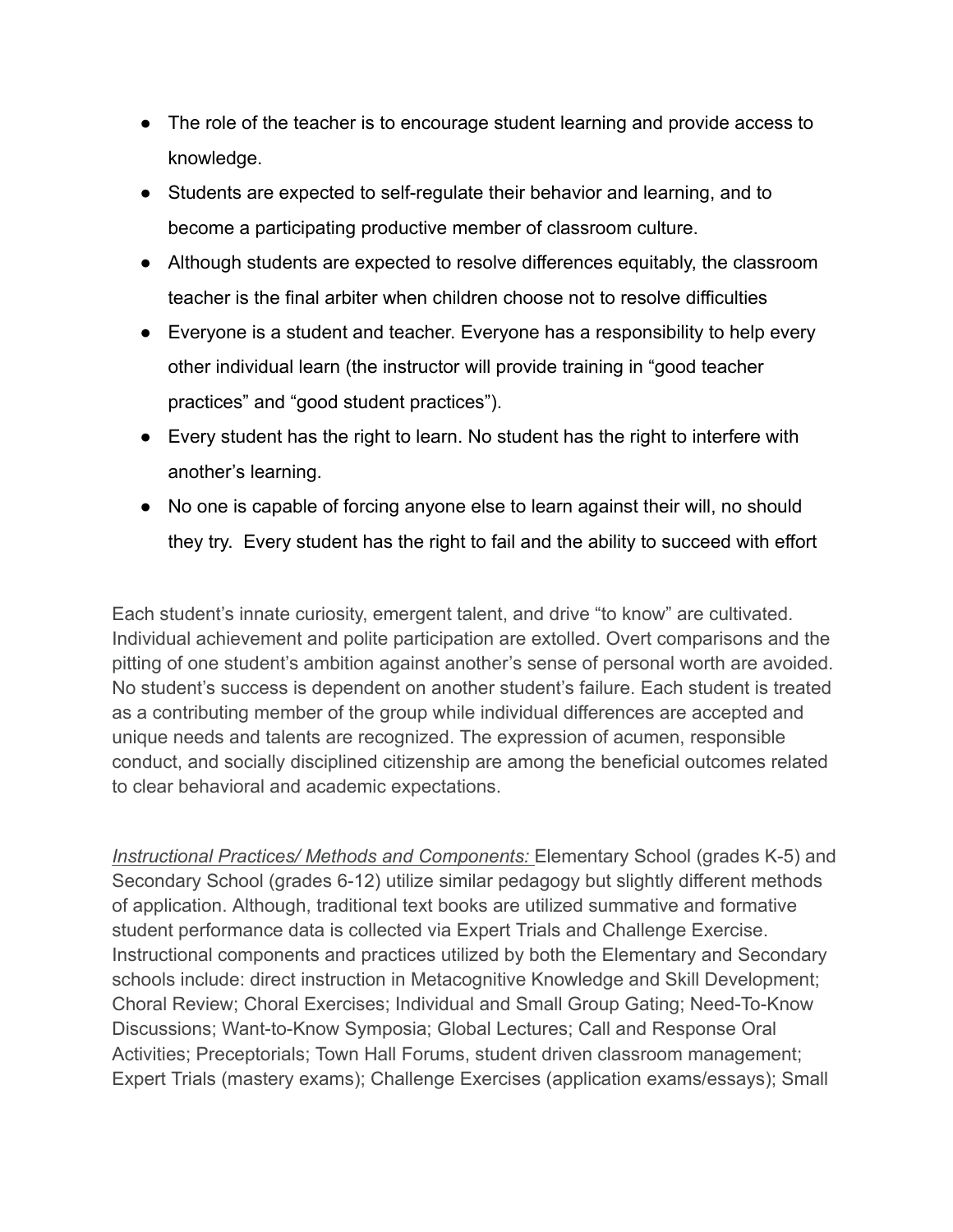Group and Individual Projects; Laboratory Investigations; Direct instruction and development of soft skills; and Nonverbal shaping.

*INSTRUCTIONAL COMPONENTS:* "Within class" instructional activities and strategies include formalized *Oral Activities*, *Expert Trials* (mastery learning), *Challenge Exercises* (application of learning), teacher driven *Global Lectures*, student driven *Need-To-Know* discussions, *Heuristic Discussions*, *Preferred Activity Gating,* cooperative group projects, individualized projects, classroom etiquette and protocols, various motivational strategies, Teacher Mentors, Student tutors, Student Guides, feedback and intervention.

*Oral Activities*: Structured oral activities reinforce content knowledge and greatly increase the efficiency of the learning process. Oral strategies are used to: reinforce knowledge scaffolds, meaningfully associate conceptual "chunks" and imbed content knowledge into long-term memory. Large knowledge domains are compressed into hierarchical chunks. These activities include: choral rehearsal, choral review, call and response, oral gating, reciprocal peer coaching, and collaborative teaching. Daily oral exercises provide opportunities to develop student attending-behaviors such as: self-directed attention, selective attention, divided focus, attention intensity, and reflective thinking. Effort is made to both generalize and internalize (automatize) productive learning behaviors.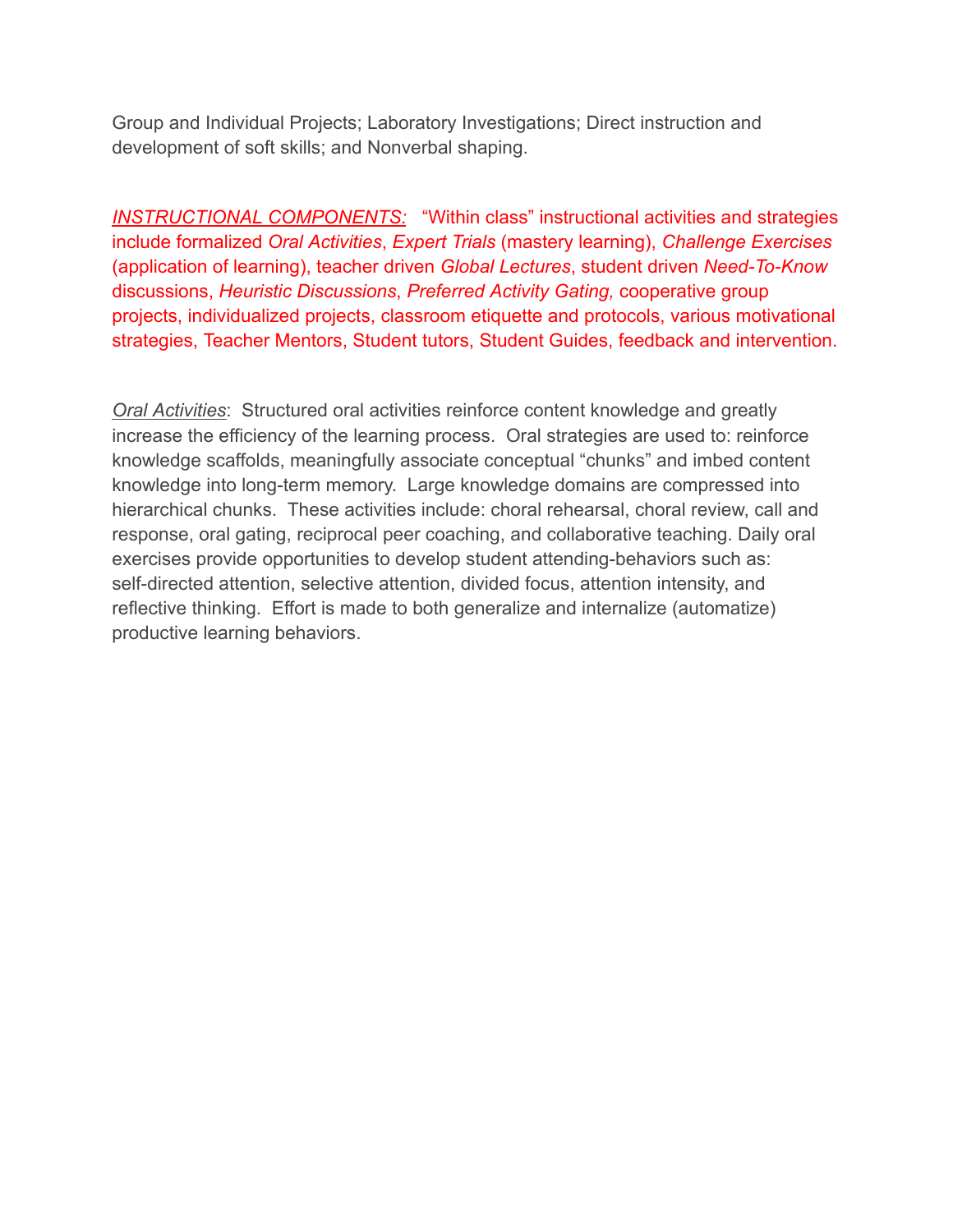| Choral Review: General Benefits                   |
|---------------------------------------------------|
| • Produce high arousal                            |
| • Improve metacognitive skills                    |
| · Provide distributed rehearsal                   |
| • Develop hierarchical schemata                   |
| • Activate cognitive compression                  |
| · Facilitate mixed response levels                |
| • Produce high student motivation                 |
| • Shape desirable learning behaviors              |
| • High frequency, low cost accountability         |
| • Reactivate previously learned concepts          |
| • Tax long term memory, stabilizes recall         |
| • Elevate transferable attention and arousal      |
| • Prime new learning, constructs, & concepts      |
| Construct schema to assimilate new learning       |
| Increase frequency of opportunities to respond    |
| . Improve receptive & expressive no-verbal skills |
| • Improve active engagement & focused attention   |
| Link divergent constructs; new information to old |
| • Develop chunking, cue and mnemonic strategies   |
| . Promote confidence with low emotional exposure  |
|                                                   |

Choral Reviews: are of a short duration

and high frequency. Choral Exercises may occur throughout the day. These Reviews provide opportunities for: rehearsal with elaboration; reactivation of previously learned content; cognitive consolidation (i.e., lecture content is condensed into nomenclature with organizational, conceptual, and often mnemonic value); shaping automatic learning behavior (tempo and disposition), and stimulation intrinsic motivation. Choral reviews are surprisingly effective at establishing a pace and arousal level that continues throughout the day. When executed effectively, they are exceedingly fun for the students.

## *Choral Review / Choral Exercises Features*:

- *Frequency / Distributed Rehearsal*: Choral Exercises are scheduled daily and spontaneously utilized throughout the day. Targeted content is distributed over time and memory traces are reactivated.
- *Duration*: Exercises take from 5 to 15 minutes.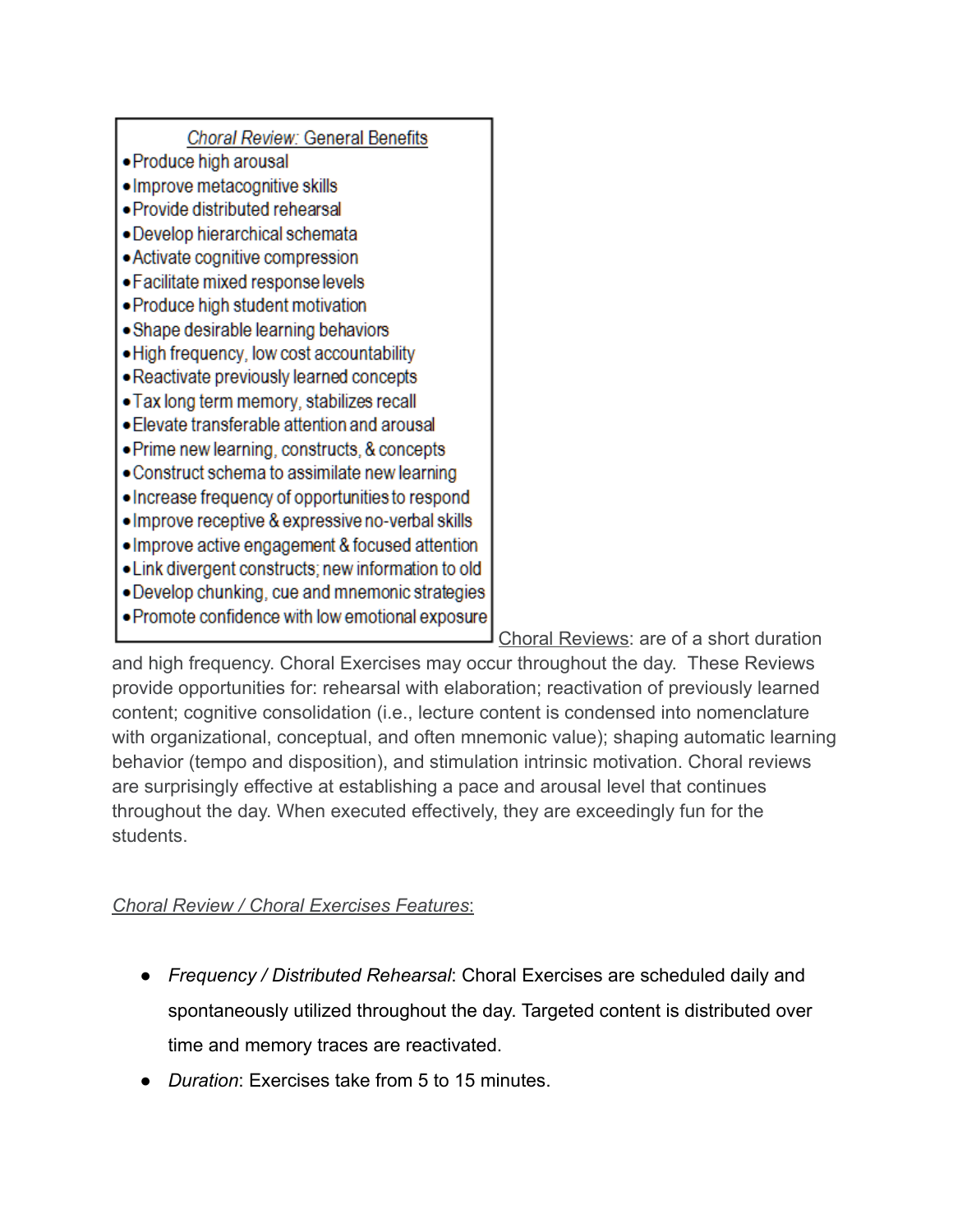- *Consolidation, Mental Constructs, and Associations*: Previously learned constructs are associated with new constructs (thus avoiding the memorial isolation effects of "pigeonholing") re-associating and strengthening memory traces (i.e., neurons that wire together fire together).
- *Increases Working Memory Capacity*: Instructor utilizes "successive approximation" strategies to extend the temporal endurance, item capacity, and resilience to distraction of students' working memories.
- *Rhythm and tempo*: Tempo is rapid. Shifts between concepts are smooth (conceptually connected) and seamless (there are no long pauses).
- *Voice and volume*: Student voices are of medium volume. The group voice is blended harmoniously (no voice is heard above others, each voice can be heard). Voices are synchronized and all students start and end together (no student races ahead). Voices are lucid and distinct. Instructors learn to "selectively attend" to specific voices, providing opportunity to establish a simple yet effective feedback loop (non-verbal) used to "shape" individual student motivation, confidence, and attending behaviors.
- *Non-verbal communication*: Teacher utilizes facial expression, eye contact, posture, subtle gestures, and physical proximity to increase attention levels, focus, participation, and confidence. Teacher enlists eye-fix and eye-contact, in a non-disruptive and high-frequency style, encouraging individuals with low participation rates or low confidence to join in the Choral Exercises. Utilizing scanning, facial expressions, and sampling, teacher assesses and assures full and continuous participation. Teachers frequently employ subtle reinforcing gestures to encourage those who begin to respond and ensure that those who have been responding to continue responding.
- *Reasoning Heuristics / Analogies*: Fast and frugal coding generalizations are actively constructed having the effect of significantly reducing cognitive load. The process of analogy generalization models "thinking" strategies that have a high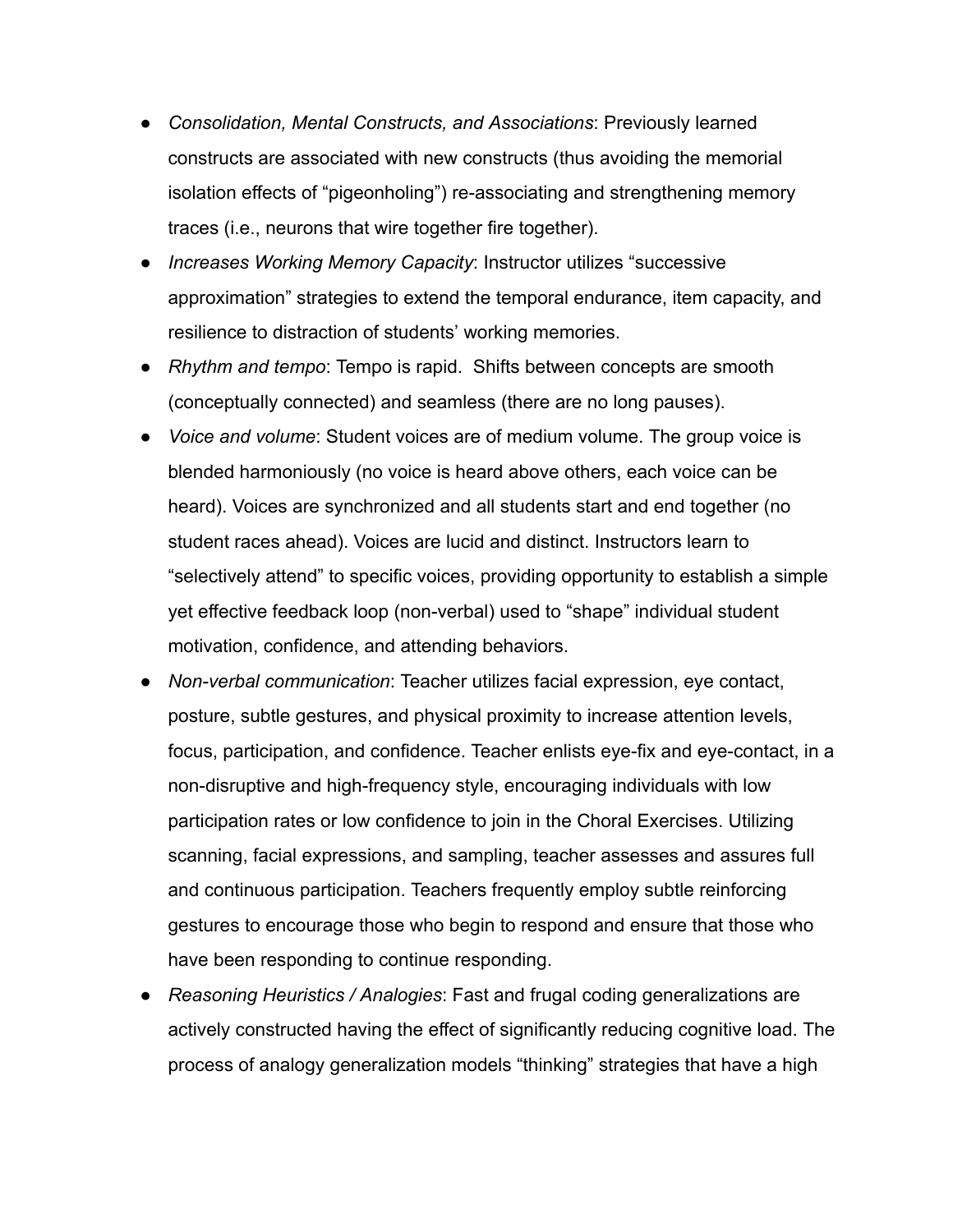probability of being adopted, adapted, and generalized by individual students to understand and solve novel problems.

- *Fade*: A teacher will diminish visual and auditory cues as the group proficiency and cohesion increase.
- *Mixed Response Levels*: The instructor will use a plethora of non-verbal communication devices to cue whole group, part group, and individual response. If mixed response cues are used to develop desirable behaviors in an individual, a teacher will intermittently move from whole group responses to individual until desired response and engagement behaviors are continuously exhibited (shaping through successive approximations).
- *Mastery*: Teachers will initially rehearse cognitively compressed content in conceptually sequenced order (cognitive map, display based map, mental maps). When whole group confidence is evident, the teacher will modify the response expectation to an alternate, more challenging order. When confidence is again evident, the teacher will randomize the response expectation. When confidence is again evident, the teacher will remove the mastered rehearsal target from the daily list of topics to be rehearsed and place it in the "hiatus list" for subsequent intermittent review.
- *Learning Probes*: The teacher will use "Oral Accountability Probes" to check for: recall efficiency, mastery level understanding, level of confidence (individual and group), intentional extensions (transfer, generalization, extrapolation, problem solving transfer, or active knowledge construction), fluid response dexterity (the ability to associated targeted knowledge with previously learned material in a unique unrehearsed but conceptually sound manner).

*Interactive Global Lectures:* are whole class instructor directed discussions (often dialectic) of targeted content in which knowledge scaffolds and schemata are actively constructed. Although lectures are teacher guided, students are encouraged to make rational deductions and predictions in the process of constructing scaffolds. The instructor, through a host of verbal and non-verbal techniques, ensures students' active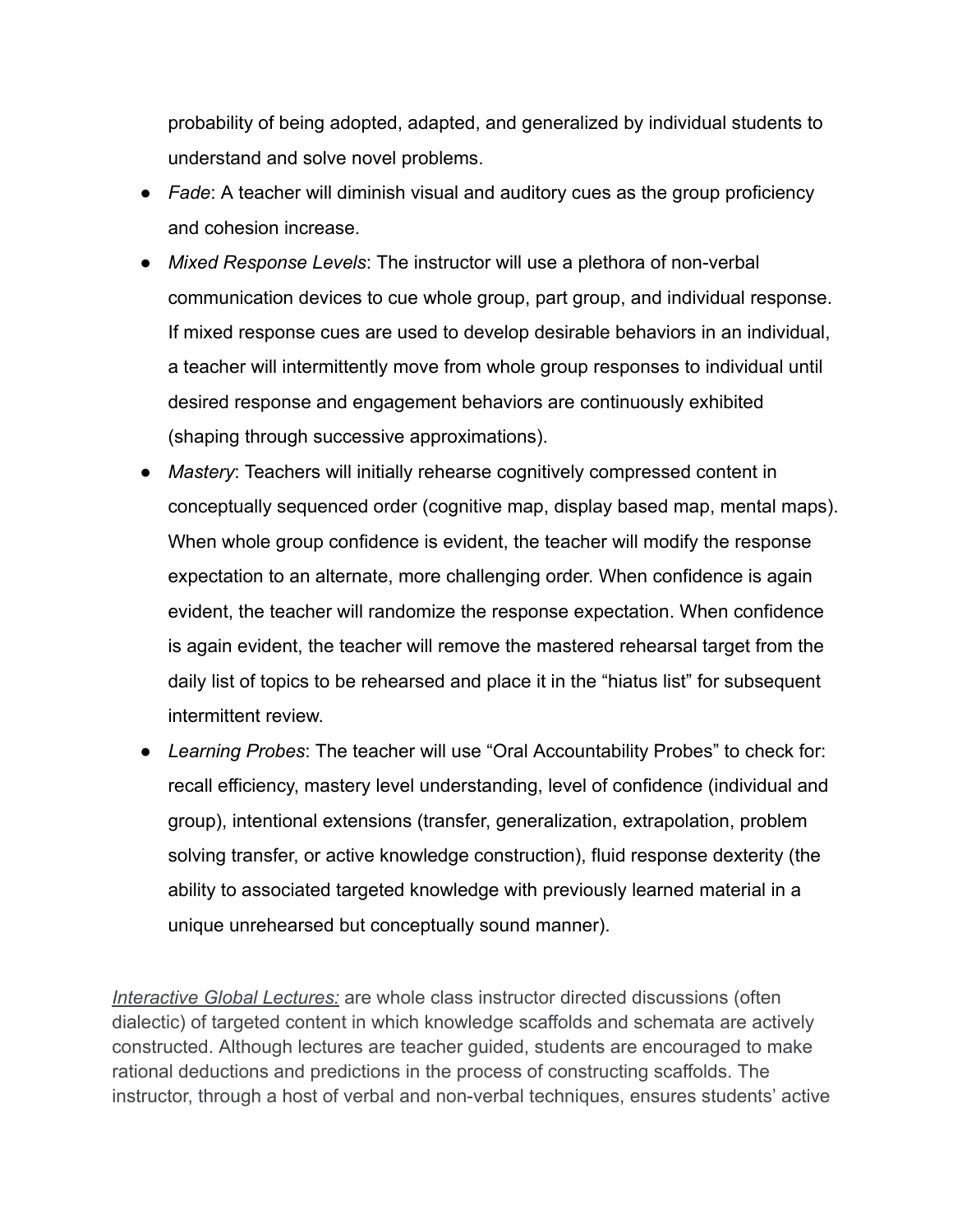engagement, heightened levels of arousal, focus (every student attending 100% of the time), and a high frequency of opportunities-to-respond (approximately 4 per minute). Global Lectures have "Socratic" characteristics including a high rate of instructor questioning (both rhetorical and direct) that stimulates each student to reasoning logically while developing mental constructs. Using "task-end-analysis" and data (real-time student performance data) driven process, the instructor plans lectures and ensures that targeted content is evenly distributed and fully covered by the end of the grading period. Targeted content is organized and presented utilizing a "simultaneous instructional model" rather than the traditional "sequential model. That is, the "Big Picture" is the first topic of discussion; "Global" concepts that summarize the targeted learning objectives are introduced before topic details (i.e., a scaffold is constructed, on which to hang subordinate-constructs / hierarchical schemata). As details are introduced they are related back to the "Big Picture" and previously introduced schemata. Students are required to develop notetaking skills utilizing a modified Cornell / Metacognitive template. Students are allowed to use electronic devices provided they are not used for any other purpose than academic, during school hours. Instructors construct "cognitive maps" to assist student understanding of relationships between "chunks" of knowledge. An example of one such "cognitive map" is the "Arithmetic Counting Operations" illustrated on this page. Instructors are trained to engage students at different levels of confidence and knowledge simultaneously within the lecture environment.

*Need-to-Know Discussions*: are whole class student directed discussions. Students identify areas in which they need further explanation and formulate and submit specific questions to the instructor prior to the Need-to-Know discussion. The instructor organizes and groups the questions. During the interactive discussion, student's peers answer questions, and the instructor elaborates on their responses so-as-tooverlap the range of students' performance and achievement levels. Additionally, through the use of various techniques, the instructor shapes students' critical analysis skills, logical reasoning skills, and dialectical thinking skills. The instructor provides explicit instruction and guided practice in learning-to-learn behaviors, including; scripted problem-solving strategies, self-monitoring skills, and self-directed learning. If a student fails to complete an assignment but has made a good-faith-effort (searching notes, consulting internet resource, reading reference texts, etc.) the student formulates a specific question in preparation for the "Need-To-Know" discussion. Students maintain a Need-to-know "Question Log" along with the answers to their questions.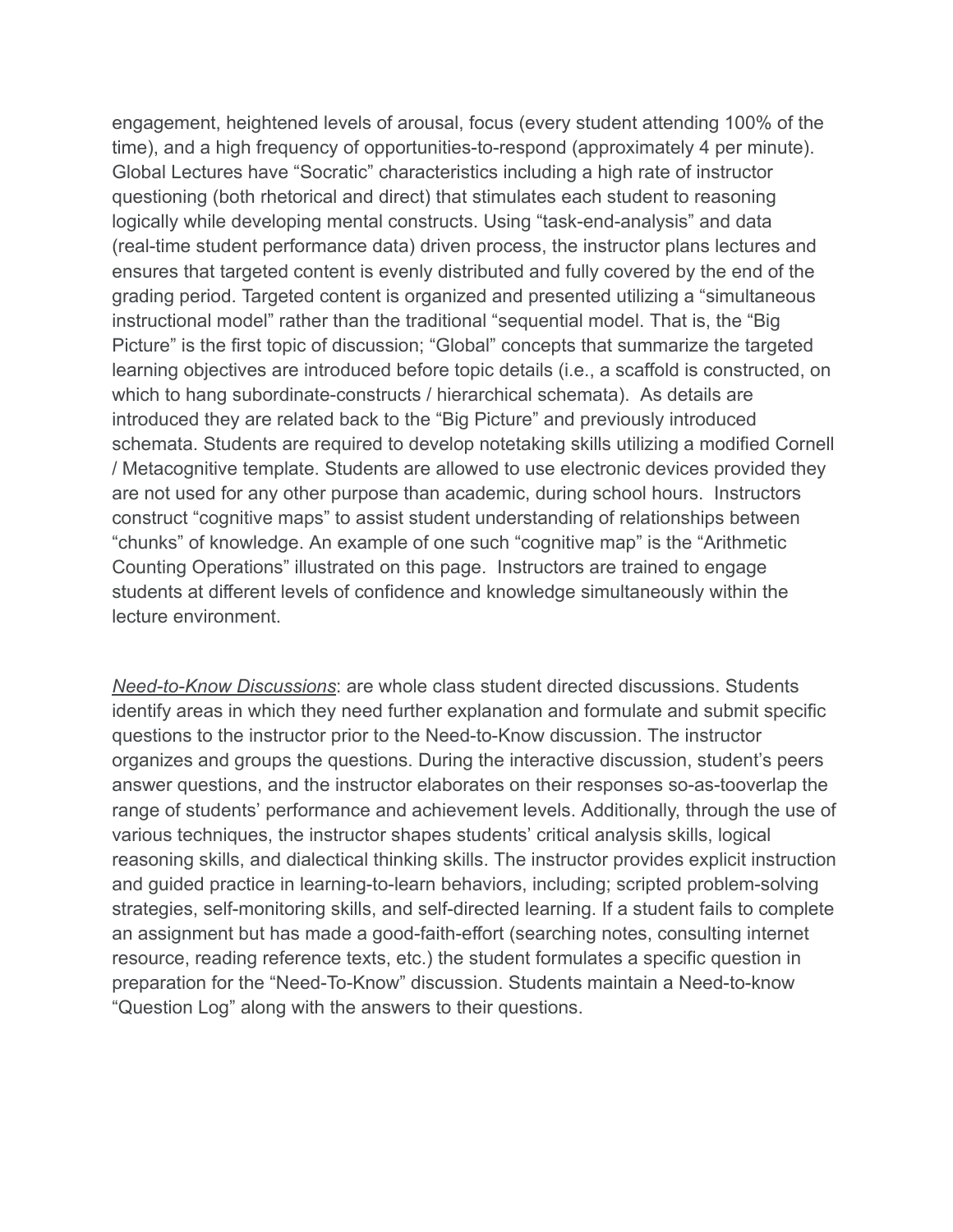

#### *Expert Trials / Continuous*

*Assessments:* Expert trials are administered daily, provide for continuous evaluation of "growth" and support high student accountability. They are formative "power" exams that fuel data driven feedback loops in each subject. They represent the "mastery" component of the overall instructional design and focus principally on declarative knowledge and mental constructs. They measure individual student's progress rather than group performance, however when the data is analyzed as grouped data, they are a reliable measures of instructor effectiveness. Expert Trials provide for distributed practice and generate fine-grained (cover content in detail), evaluative data that drives instruction, guides student academic intervention, and informs in-service needs of instructors. That is, unlike traditional summative exams, which are administered only two to three times a semester and only "sample" what is learned (after-the-fact), Expert Trial procedures evaluate students' acquisition of knowledge and skills in detail (in real-time.) Expert Trials are of a self-leveling design such that difficulty level is matches each student's proficiency level (challenge level). Expert Trials are easy to "master" if the learner understands the targeted content and become successively more difficult if the learner does not possess "deep" understanding. Such design allows students to reach their individualized challenge level quickly. Expert Trials provide objective criterion referenced measures of each student's "mastery" of targeted content.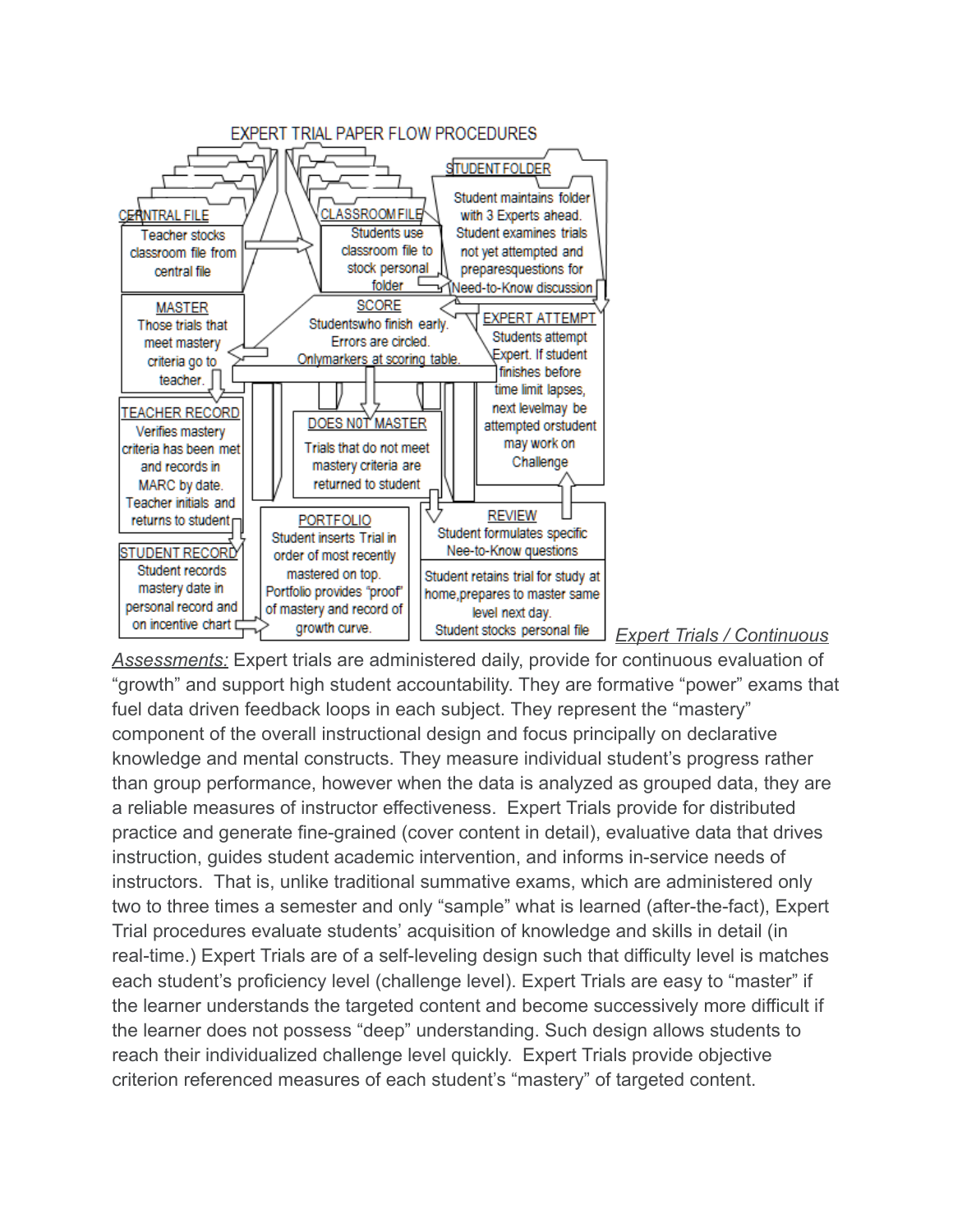Expert Trials evaluate the effectiveness of targeted learning as well as consolidation of learning into larger knowledge structures (consolidation with prior knowledge.) Trials specify a maximum testing time and a maximum number of errors (cut scores) for each level. If the maximum error rate or time limit is exceeded, a student must re-study and retake the same level the next day. If time and error rate is at or less than the specified "cut-score" limit, the next sequentially numbered trial is attempted. If students wish, and the allotted time permits, more Trial numbers may be attempted. Formative (the evaluation instrument is involved in both the teaching and evaluative process) Expert Trials help students rapidly progress to their challenge level (ZPD). Expert Trials are

#### **EXPERT TRIAL** TIME Record beginning time on the LEVELS Should be attempted in numerical order. If level is not line. Record ending time above the mastered return to the level beginning time. Subtract the before attempting a higher beginning time from the ending time number trial. and write the laps time below line EXPERT SHEET 96 Exponentiation / Repeated addition **TIME** NAME  $\_$  DATE  $6<sup>2</sup>$  $6<sup>1</sup>$  = Ξ  $6^3 =$ 71.  $\equiv$ 72  $\equiv$ 73 81 =  $8^2 =$ 83 91  $\equiv$ 92 q3 103  $10^{1}$  =  $10^2 =$ 352 652  $\equiv$ Е 853.  $23^{1}$  =  $49^2 =$ 973 = Goevid Jones & Associates ERRORS≤ 2 TIME ≤10:00 minutes Expert 96 TIME Maximum time **ERRORS Maximum number** allowed to consider the of errors to be consider self-limiting; if mastered. Notice the student finds

the learning task relatively easy, s/he is encouraged to increase the rate at which the evaluations are completed. The *Expert Trials* are a mastery component in which students' progress at rates commensurate with their effort. There is no penalty for repeating levels other than a reduction in rate of learning and delay in completing the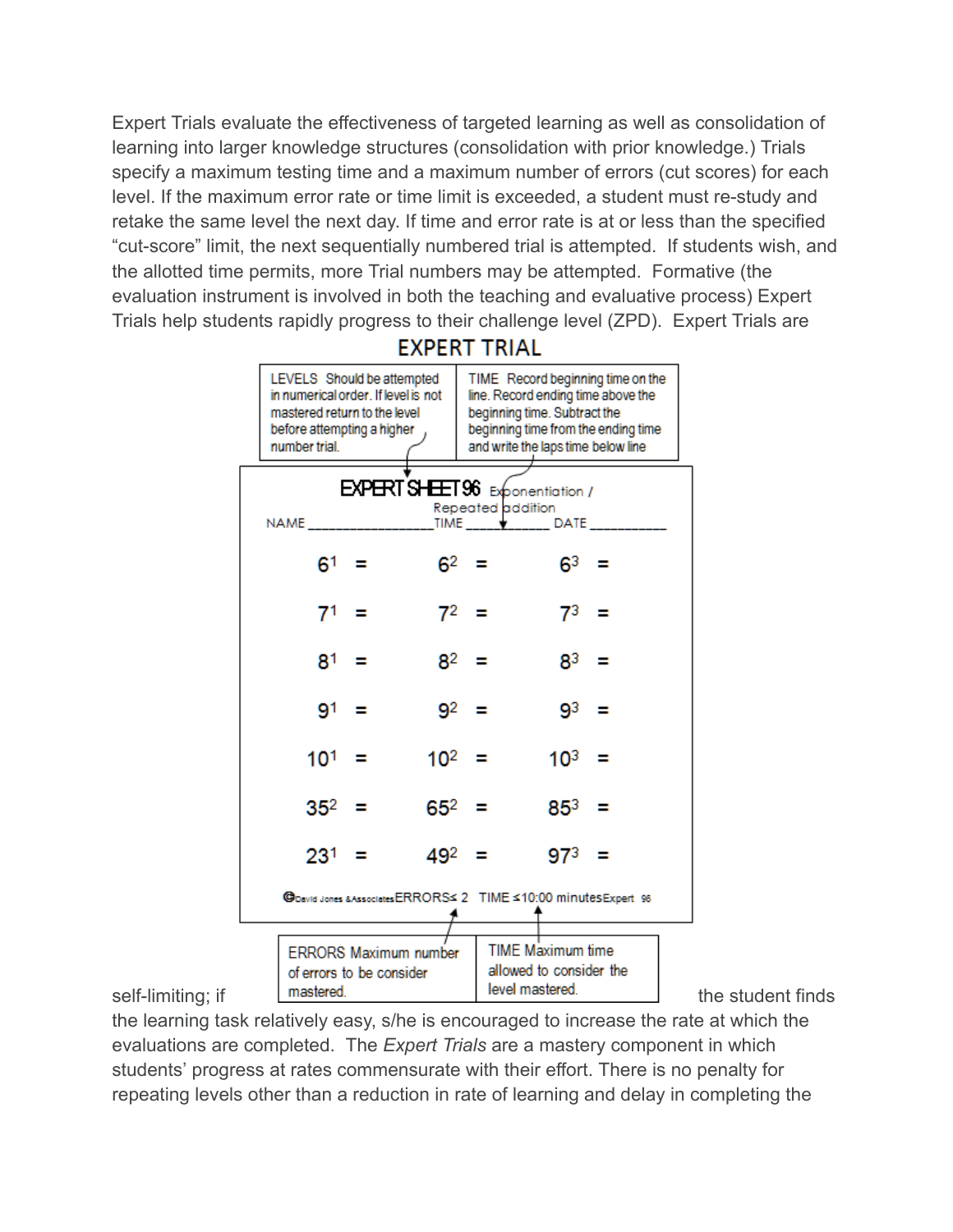requirements. If students complete the evaluation materials and other requirements prior to the time other students complete this work, the student may choose to accelerate their acquisition of knowledge and/or enter an elective class.

Expert Trials are proctored in each subject every day; contain from 12-30 short answer, essay, process, and/or construct questions (dependent on subject); and must be completed within fifteen to twenty minutes. The anticipated "Mastery" rate average is approximately 2.4 trials for each subject, for each week of instruction, however there is no maximum rate (ceiling) and students may progress at rates commensurate with their effort and ability. Students participate with the instructor to ensure feedback is provided in close temporal proximity to effort; by the end of the time allotted for testing (approximately 15 minutes) the majority of students will have their scored Expert Trials returned to them (see: Expert Trial Paper Flow insert this page). Generally, a Need-to-know discussion will follow immediately.

| .<br><b>UNUL</b> |       |      |      |      |      |                                    |           |      |      |           |      |                               |      |                |      |
|------------------|-------|------|------|------|------|------------------------------------|-----------|------|------|-----------|------|-------------------------------|------|----------------|------|
| Student Name     | 63    | 64   | 65   | 67   | 68   | 69                                 |           |      |      |           | 74   | 75                            | 76   | 78             | 79   |
| EdaarAdrian      | 1/24  | 1/25 | 1/26 | 1/27 | 1/30 | 1/31                               | 2/1       | 2/2  | 2/3  | 2/6       | 2/7  | 2/8                           | 2/9  | 2/10           | 2/13 |
| Emily G. Balch   | 1/25  | 1/27 | 1/31 | 2/2  | 2/3  | 2/6                                | 2/8       | 270  | 2/13 | 2/15      | 2/17 | 2/20                          | 2/22 | 2/4            |      |
| ғаппу Витеу      | 1/23  | 1/23 | 1/24 | 1/24 | 1/24 | 1/25                               | 1/25 1/24 |      | 1/26 | 1/26      |      | 1/36 1/30                     | 1/30 | 1/31           | 1/31 |
| Gaois Caesar     | 1/23  | 1/23 |      |      |      | 1/24 1/24 1/24 1/25 1/25 1/25 1/30 |           |      |      | 2/2       |      | 2/8 2/10 2/15 2/20            |      |                | 2/24 |
| Robert Darwin    | 1/23  | 1/23 | 1/24 | 1/24 |      | 1/24 1/25 1/25 1/25                |           |      | 277  | 2/17 2/24 |      |                               |      |                |      |
| Maxine Elliott   | 2/6   | 2/7  | 2/8  | 2/9  | 2/14 | 2/17                               | 2/24      |      |      |           |      |                               |      |                |      |
| Kasim Ferishtah  | 1/23  | 1/23 | 1/24 | 1/24 | 1/25 | 1/25                               | 1/26      | 1/27 | 2/3  | 2/2       | 2/6  | 2/8                           |      | 2/10 2/15 2/14 |      |
| carl causs       | 1/23  | 1/23 | 1/27 | 1127 | 1/27 | 2/3                                | 2/3       | 2/3  |      |           |      | 2/10 2/14 2/16 2/17 2/21 2/22 |      |                | 2/22 |
| Caroline Hazard  | 1/23  | 1/23 | 1/23 | 1/23 | 1/23 | 1/23                               | 1/23      | 1/23 |      | 1/23 1/23 | 1/23 | 1/23                          |      | 1/23 1/26 1/28 |      |
| Yunus ibn        | 1/243 | 1/25 | 1/26 | 1/27 | 1/30 | 1/31                               | 2/1       | 2/2  | 2/6  | 2/7       |      | 2/13 2/14 2/20 2/21           |      |                |      |
| carlos juan      | 1/23  | 1/23 | 1/27 | 2/3  | 2/10 | 2/17 2/24                          |           |      |      |           |      |                               |      |                |      |
| Kathe Kollwitz   | 1/24  | 1/26 | 1/24 |      | 1/23 | 1/25                               | 1/26      | 1/25 | 1/27 | 1/26      | 1/25 | 1/30                          | 1/31 | 1/30           | 2/2  |
| Edith Luchins    |       |      | 1/24 |      | 1/23 |                                    |           |      | 1/27 |           | 1/25 |                               |      |                |      |
| Andrei Markov    |       | 1/24 |      | 1/25 | 1/26 |                                    | 2/30      |      | 2/24 |           |      | 2/14                          |      |                | 2/15 |

**EVDEDT TDIAL** incontive chart

*Challenge*

*Exercises / Continuous Assessments:* Challenge Exercise procedures are both formative and evaluative. Challenge Exercises represent the "application" of knowledge component of the overall instructional design and focus predominantly on the development of procedural knowledge, expansion of problem solving skills, and generalization and application of declarative and procedural knowledge in unique circumstances. The Challenge Exercise protocols and design provide extensive feedback loops (i.e., goal directed effort  $\rightleftarrows$  corrective feedback). Challenge Exercises are included in classwork and comprise a substantial percentage of the homework assigned. Challenge Exercises are sequentially numbered with higher numbers corresponding to increasing sophistication of cognitive demands and require cumulative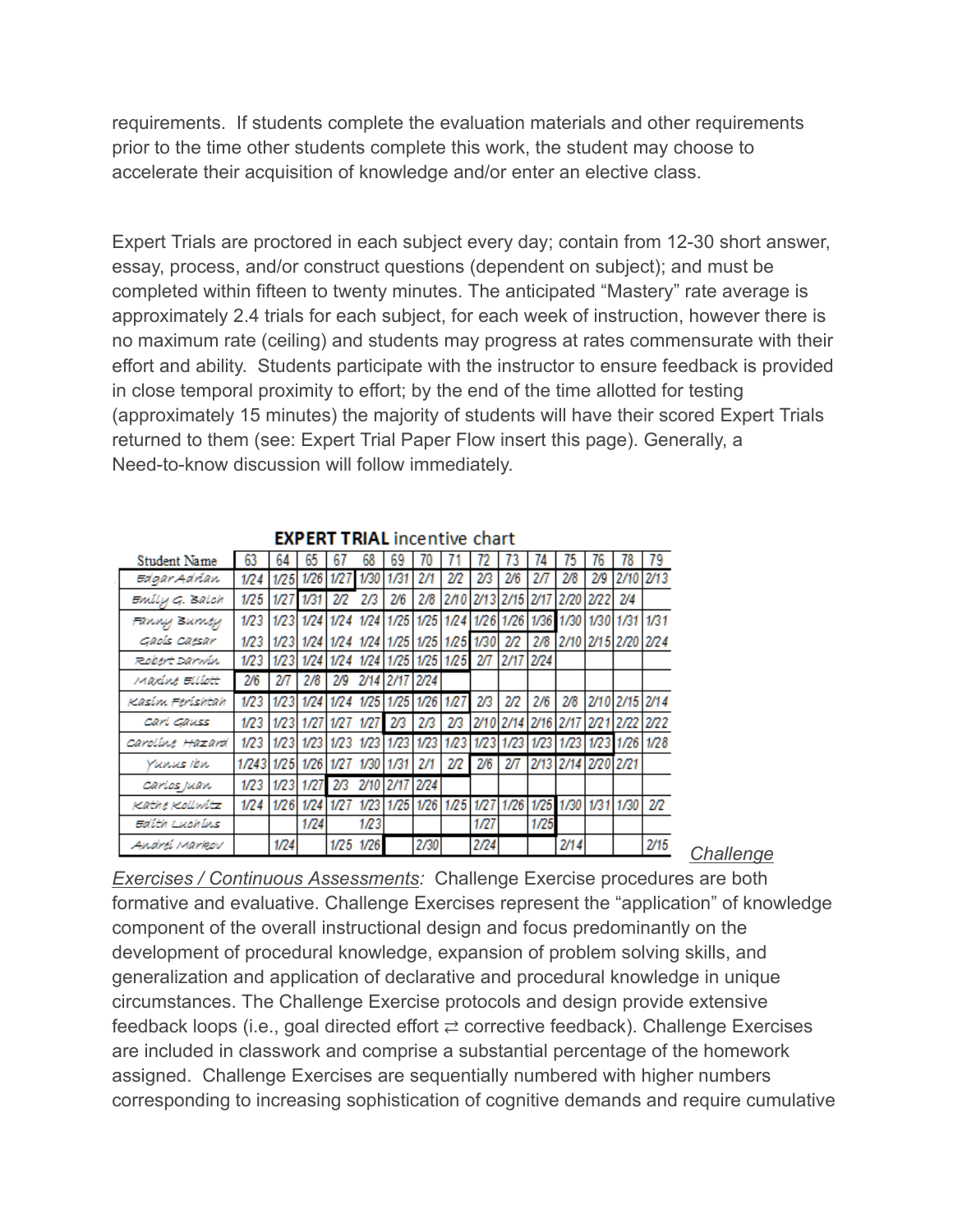content knowledge recall. However, it does not always follow that higher numbers represent greater difficulty. Similar to the Expert Trials, the difficulty level of sequentially numbered Challenge Exercises decrease abruptly when new concepts are introduced and increase incrementally as the intricacy and depth of constructs and skills are developed (both forward and backward chaining skill development strategies are imbedded within the Challenge design). Unlike Expert Trials, Challenge Exercises do not have cut scores, after receiving feedback students



correct all their errors and resubmit

their work for evaluation. Only on-time good-faith-effort and error-correction data are recorded by the students, in their personal records, and by the instructor, in the official record (see: Challenge Summary Record this page). Challenge Exercises are embedded and sequentially numbered within several of the subject content series Expert Trials. Challenge Exercises are not proctored or timed and students participate along with the instructor to ensure timely feedback is provided. Anticipated mastery rate is approximately 2.5 Challenge Exercises, for each week of instruction; however, there is no maximum rate (ceiling). Students may progress at a rate commensurate with effort and functional ability (see: Challenge Procedure Paper Flow, this page). Embedded in the Challenge series are a variety of cognitive primers and incidental topics used to inspire group discussion and elaboration.

*Homework:* Students have "Homework Options" every day. The encouragement of goal oriented behaviors make most homework a pleasant and desirable experience for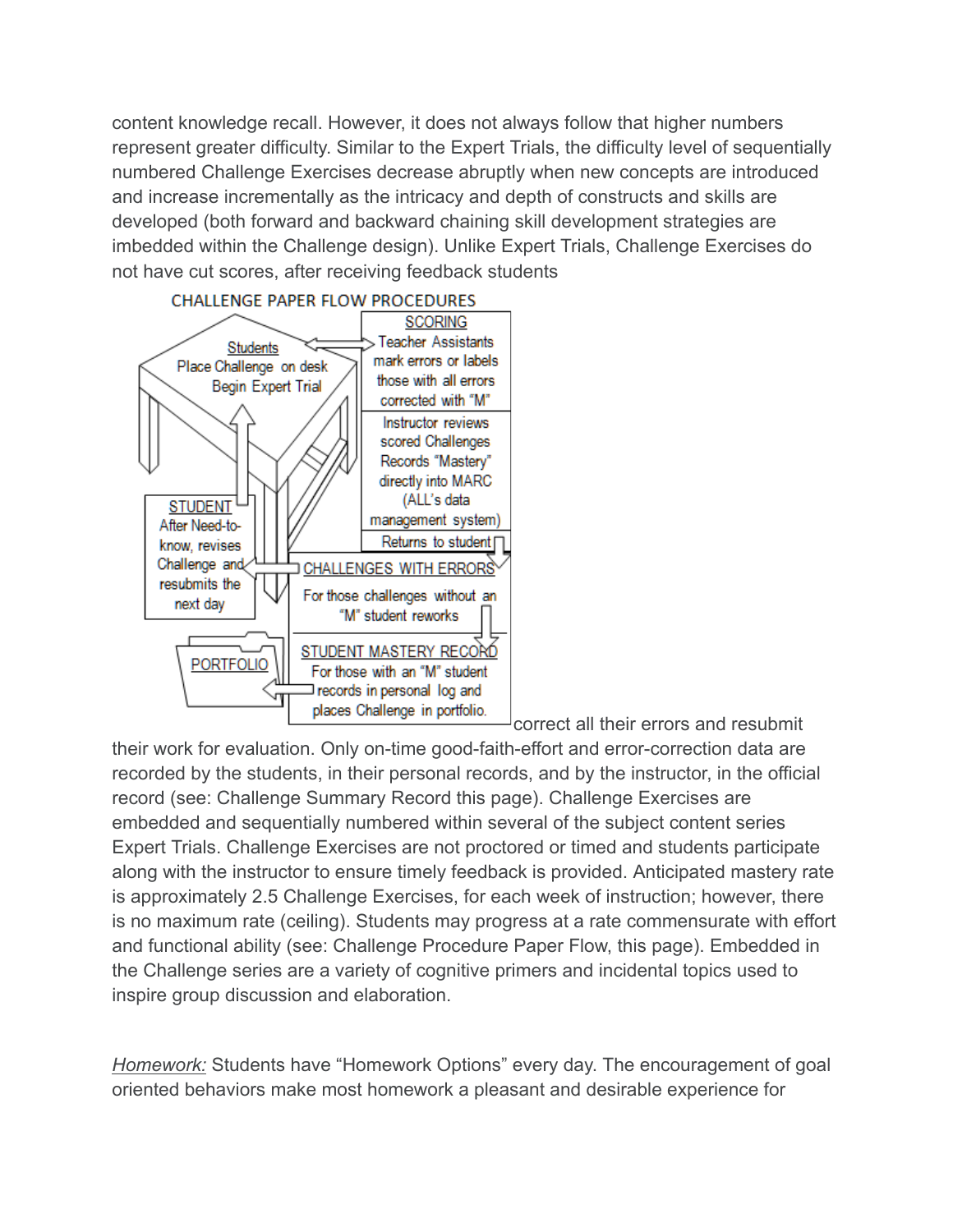parents and students. Most students are able to complete homework assignments within one hours (with the exception of long-term assignments) however, some students require more time-on-task while others require less. Neither homework nor seatwork is busy-work, nor is it used as punishment (at school or at home). If a student is not completing homework on a regular basis and not using homework time effectively, it is recommended to parents that they limit study time to a maximum of one hour and note doing so, in the "Teacher-Parent Dialogue Record" that travels home and to school every school day. Most assignments are due the following school day; some complex assignments extend over a longer term but require incremental evaluations. Instructors check and record progress on homework daily.

*Homework:* Students have "Homework Options" every day. The encouragement of goal oriented behaviors make most homework a pleasant and desirable experience for parents and students. Most students are able to complete homework assignments within one hours (with the exception of long-term assignments) however, some students require more time-on-task while others require less. Neither homework nor seatwork is busy-work, nor is it used as punishment (at school or at home). If a student is not completing homework on a regular basis and not using homework time effectively, it is recommended to parents that they limit study time to a maximum of one hour and note doing so, in the "Teacher-Parent Dialogue Record" that travels home and to school every school day. Most assignments are due the following school day; some complex assignments extend over a longer term but require incremental evaluations. Instructors check and record progress on homework daily.

#### *Expert/ Challenge Conventions and Requirements:*

- 1. Students reach minimum threshold numbers to meet requirements for course of study. Students receive "Course of Study Credit" when threshold "range" has been meet or exceeded.
	- 2. Content requirements are not time dependent: They may be met in a two semesters or sooner
	- 3. Students move to sequential content when requirements are met regardless of term or semester
	- 4. Students receive "Course of Study Credit" when threshold has been met or exceeded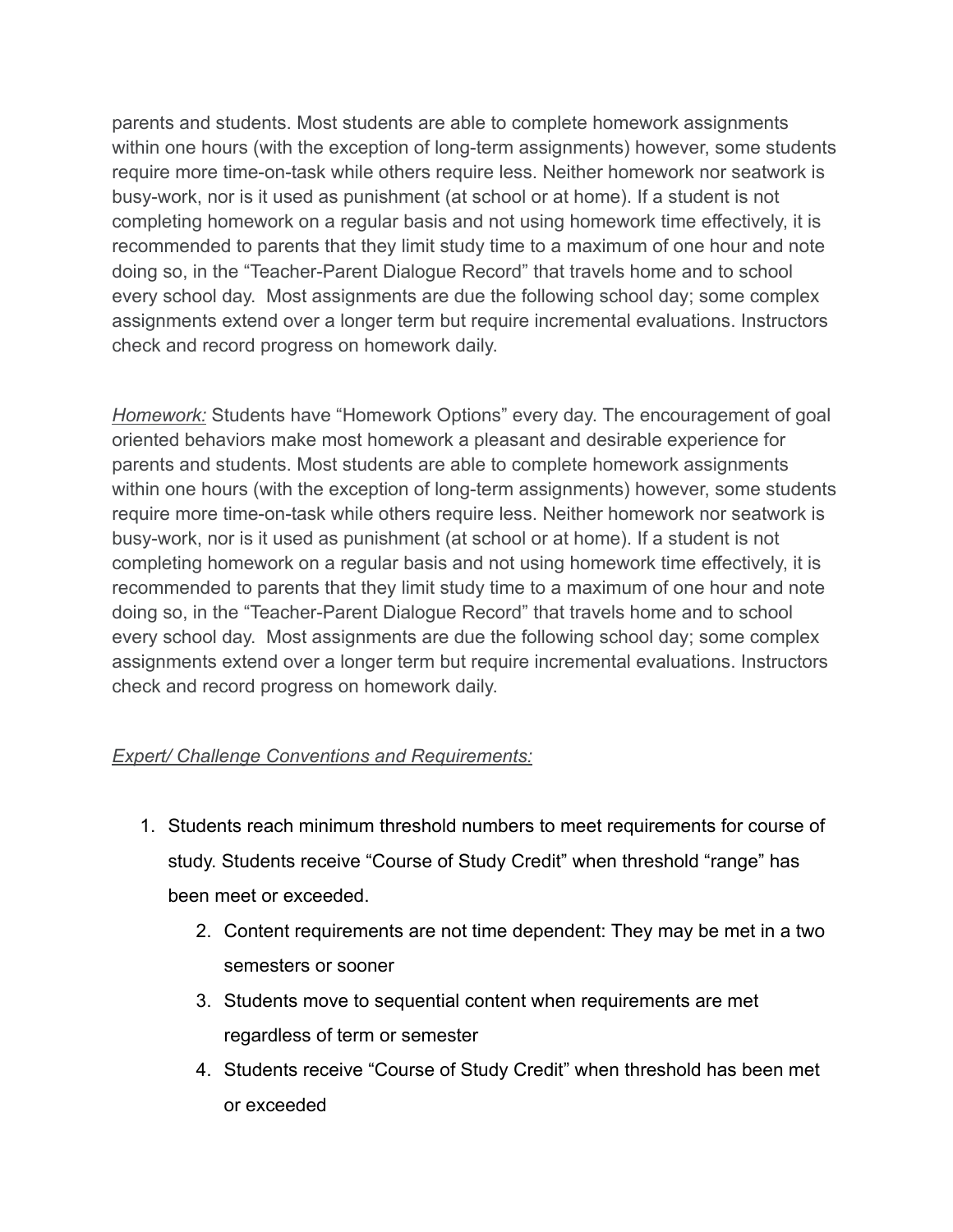5. "Time in Residence" and "Course of Study Credit" are not synonymous



effect/ unencumbered access to appropriate level of difficulty: No constraints shall be placed on student progress which reduces the possibility of measuring further growth.

- 2. Students must not be required to wait for lectures to attempt "Experts" or "Challenges."
- 3. Students must not be required to slowdown or wait for the class to "catch-up."
- 4. Student must be allowed to attempt more than one trial during a designated proctored time.
- 5. Proctoring protocols must be standardized such that all instructor are allowed to proctor
- 3. No accumulated ignorance effect/ embedded self-leveling challenge effect: Students advance through sequential content relative to their functional level.
	- 2. A Trial not mastered, shall be attempted during the next proctored opportunity.
	- 3. Challenges not mastered must have all errors corrected then resubmitted.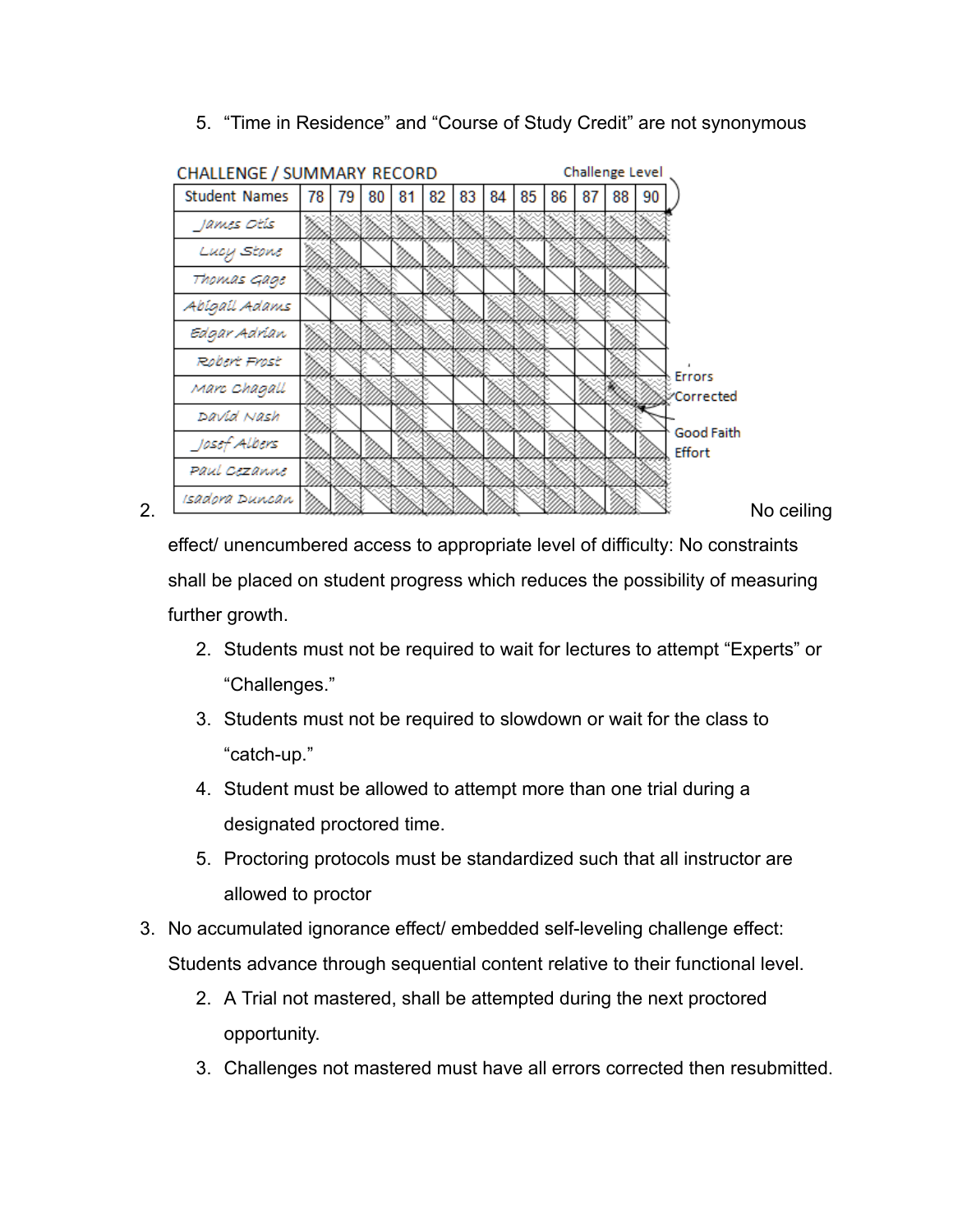- 4. Difficulty stepping between sequential Trials (Challenge and Expert) is roughly equal and achievable in the allotted time (1:1 power ratio) with directed effort but not without.
- 5. Avoidance of cherry-picking: Students may not attempt Trials beyond target mastery range (spread 3 not mastered beyond last mastered).
- 6. Content difficulty may require multiple years, if mastery is too slow, instructor interventions are required (three or more attempts on any one Expert or Challenge without mastery)
- 7. Students must demonstrate targeted skills upon mastery, assessed with independent measures.
- 4. Record Keeping: Accurate and cumulative records must be maintain from year to year
	- 2. Average minimum mastery pace per five contact days shall not be less than 2.4 (any slower rate interferes with motivation) (if mastery rate is too slow teacher interventions are required)
	- 3. Accurate, real-time, student performance records must be maintained daily
	- 4. Assessment instruments and dynamic assessments protocols shall be standardized; maintaining instrument reliability and interrater reliability; within and between classrooms
	- 5. Data entered in MARC must be "clean" and must remain un-confounded.
	- 6. At the beginning of the academic year students must start a series at the number they ended the previous year. Accurate end "numbers" must be entered in MARC.
- 5. Expert Series and Challenge Series Inclusions and Selected Design Characteristics. Each content-subject series includes:
	- 2. Criterion referenced assessments with significant "depth of knowledge" demands,
	- 3. Reading comprehension questions,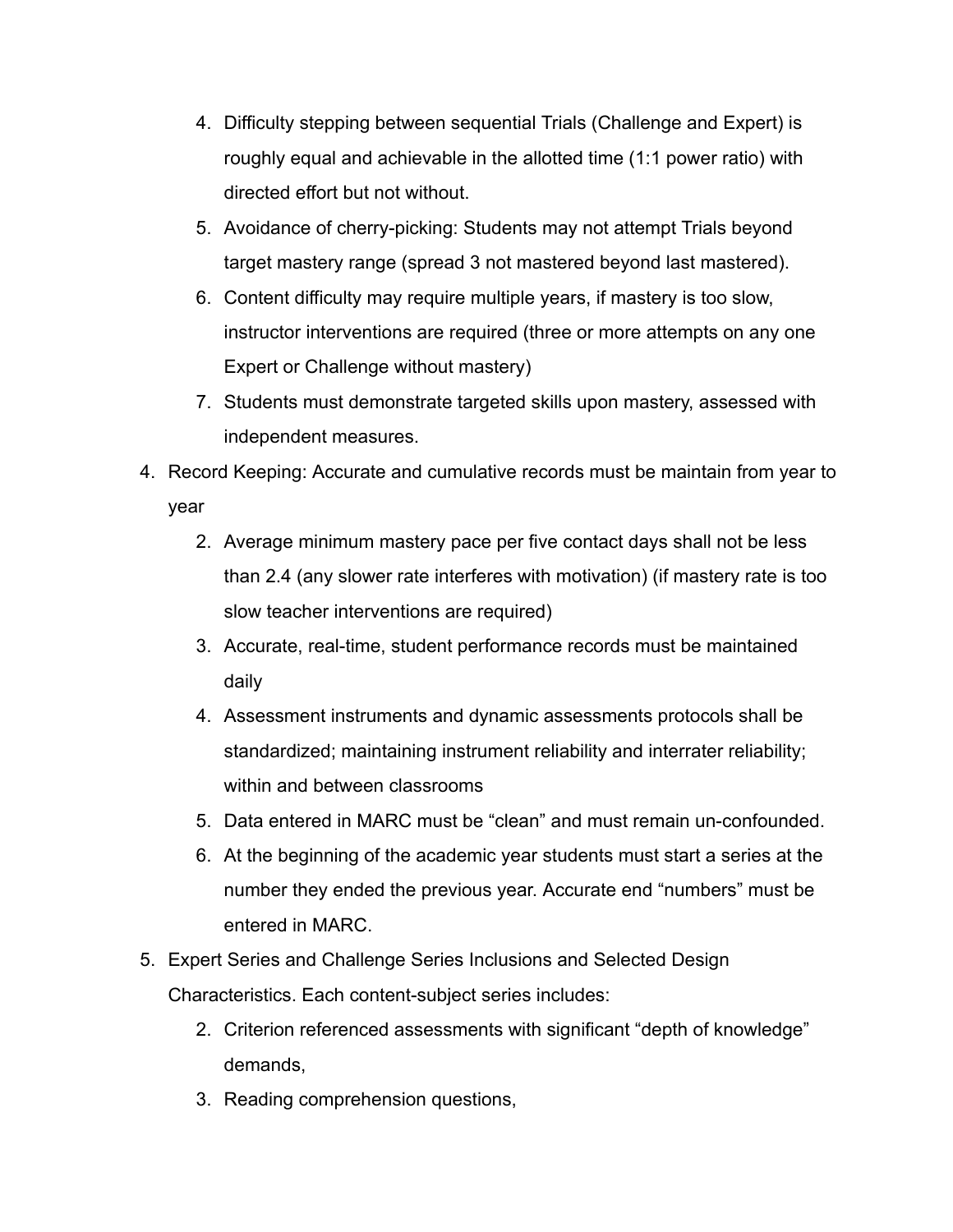- 4. Writing (e.g., essay, short answer) questions,
- 5. Includes nomenclature questions within content domain,
- 6. Problem solving questions within content domain.

*Topic Reading Assignments*: Reading topics are assigned as both homework and in-school reading. Reading is expected to be completed IN ADVANCE of lectures and as related to some Expert Trials and/or Challenge assignments

*Content Area Average Grade*: (Academic Growth Letter Grade, top line, e.g., MATHEMATICS, LANGUAGE) Need-To–Know / Participation, Choral Review / Participation, and Homework Completion can often predict or explain an average grade. Outcome knowledge and skill acquisition are weighted more heavily than activities which are designed to support such acquisition. Therefore it is possible, although unlikely, that a student can receive negative evaluations in Need-to-Know, Choral Exercises, and Homework Completion; receive progress grades of A's in Challenge Exercises and Expert Trials; and receive an overall grade of A in the content area.

*Metacognitive Skills, Personality Traits, Soft Skills*: Students receive intensive instruction in a variety of metacognitive and soft skill topics embedded within subject content instruction. Skills and strategies are explicitly taught, modeled and reinforced from both declarative and procedural knowledge perspectives. Students receive ample opportunities to practice metacognitive and soft skill techniques while applying them to learning specific academic content. Additionally, instructors actively shape individual and group learning behaviors (metacognitive, soft, and trait) across all instructional domains (e.g., lectures, group learning, individual inquiry, etc.) Foci include: self-management; interpersonal competencies; team-working skills; critical thinking and problems solving skills; openness to learning and ideas; ability to cooperate and agreeability; conscientiousness; emotional intelligence; organizational and planning skills; communication skills; strategic thinking; self-monitoring and control. As students begin to exhibit independence and gain competence, they are given increasing responsibility for directing, planning, implementing and regulating their own learning. Metacognitive knowledge may develop independently of metacognitive regulation.

A culture of metacognitive awareness is a central to *ALL*'s view of "classrooms as learning communities." Implicit to this idea is that teachers, and parents are not the ideal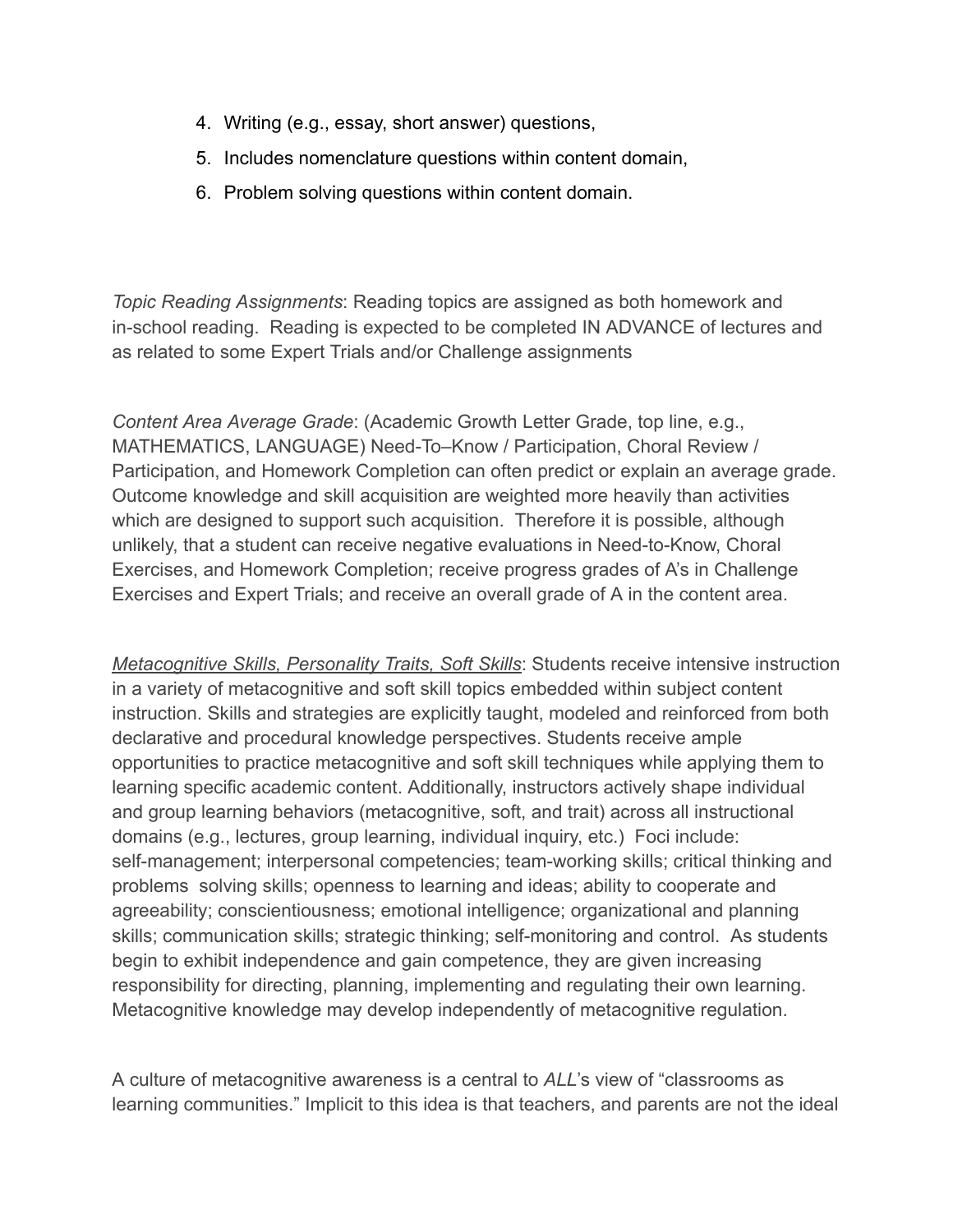managers of all aspects of planning, monitoring, regulating, and feedback; rather teachers and parents provide the transitional support necessary for students to experience academic success, but then "fade" support as students gain competence as strategic thinkers and active learners. Through direct instruction guided practice in metacognitive declarative knowledge and strategies, members of ALL's learning communities, learn to activate their "executive functions" (cognitive control over learning process), suppress impulsive behaviors (when counterproductive to group or individual learning,) and plan learning activities strategically. Skill specific strategies are taught in situ across learning domains (e.g., "Learning in a Lecture Environment;" "Optimizing Learning in a Seminar Format;" etc.)

Habitual fixed-pattern behaviors that are detrimental to learning (e.g., inappropriate orienting behaviors; attention seeking behaviors; disruptive behaviors; off-topic "trolling" behaviors) are supplanted with automatized "procedural" mental behaviors that are conducive to learning (e.g., working memory behavior in which one relates newly introduced idea to prior constructs while simultaneously extrapolating concepts not yet introduced.) Behavioral scripts, diffusion chaining, and overt shaping (principally successive approximations and feedback loop chaining) are utilized to automatize a host of metacognitive procedural skills and adaptive learning behaviors.

*Monitored Learning / Continuous Growth Model:*Teaching practices utilized at *ALL* help students form meaningful associations between what they have learned and what they are learning. Declarative knowledge, procedural knowledge, and the development of "learning to Learn" skills are taught through direct intensive instruction. Students come to understand that learning is a cumulative lifelong process, not an all-or-none mental state. Students come to realize that they are in control (locus of control) of their own academic success and that their efforts will be rewarded both in the long-term and short-term. Students are encouraged to be strategic thinkers and are explicitly taught metacognitive skills embedded within the instruction of subject content. Pedagogical practices provide for a large variety of authentic applications of cognitive skills which facilitate academic success such as: strategic planning; organizational chunking; task analysis; domain analysis; logical extrapolation; hierarchical knowledge trees; learner activated metacognition; soft-skill development; and development of desirable personality "traits" (conscientiousness, openness, and agreeableness). *ALL* helps students develop active learning and self-regulated behaviors, and encourages students to control and direct their own education towards defined goals. Learning expectations are rigorous yet within reasonable anticipations that each student can meet their individualized goals with effortful endeavor. Each academic year, students pick up from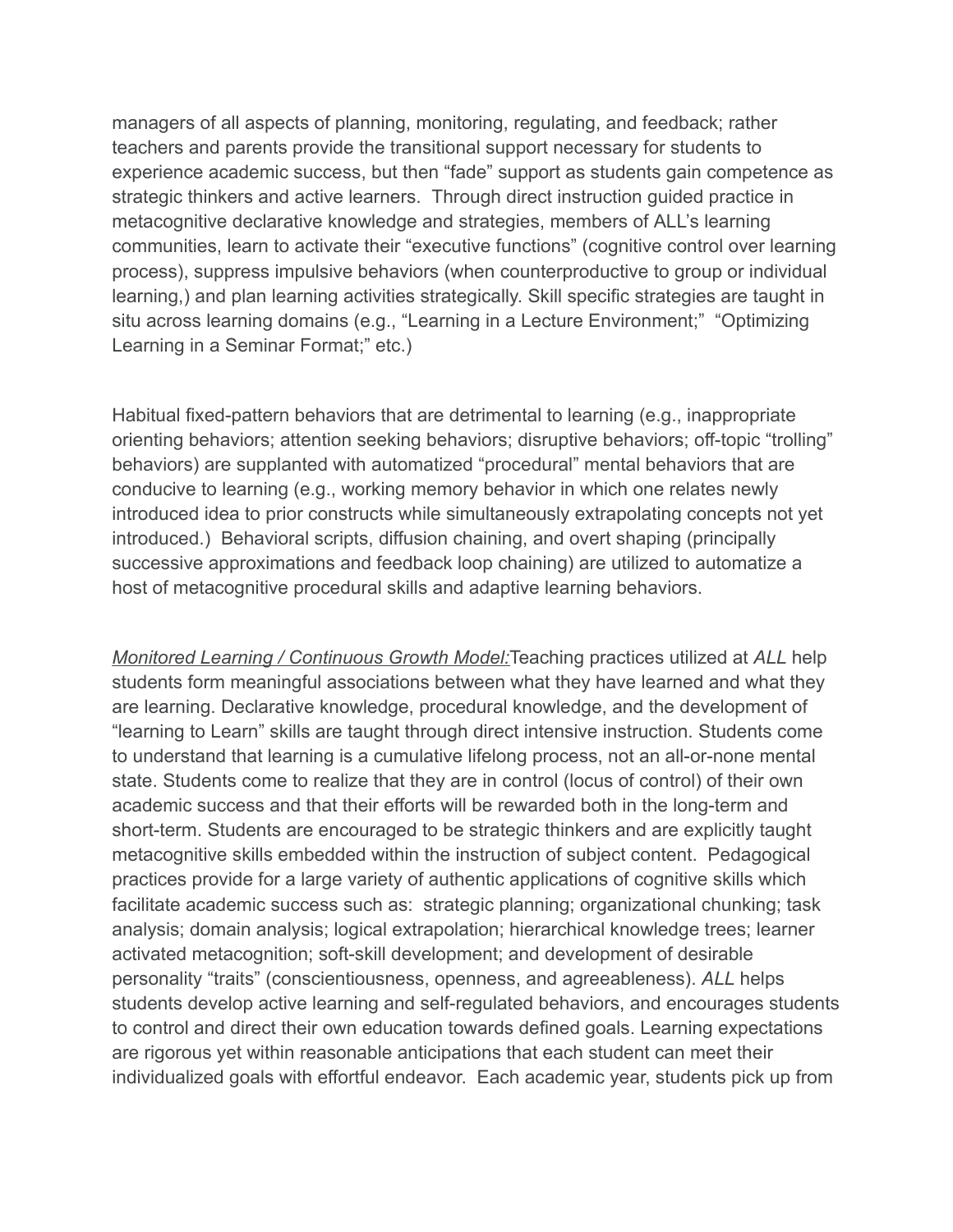where they left off the previous year in both declarative knowledge, and procedural knowledge acquisition.

*Formative Feedback Loops*: Expert Trials, Challenge assignments, homework, incremental exams and projects provide formative and summative evaluations of individual student performance. Continuous formative evaluations of each student's progress towards their individualized goals is made possible through the Expert Trials and Challenge protocols along with their high frequency administration. Instructors input student data directly into MARC (*ALL*'s automated data analysis and management system) as it is generated, where the official school record is maintained. Students maintain dated records of their progress in their personal log.

With the use of "MARC" students, parents, instructors, and administrators have real-time access to "trend-analysis" predictions of individual student progress. Expert Trials and Challenges are fine-grained (test in high detail, rather than sample), provide for deep learning and rehearsal of previously learned content; build new knowledge and procedural skill on previously learned material; are administered at a high frequency (daily), are returned to the student only minutes after completion; and are immediately followed by a corrective "Need-to-know" feedback sessions guided by high quality student outcome data. (See: Expert Trials / Challenge Exercises / Homework).

*Assessment of Progress:* A variety of assessment tools utilized at *ALL* produce overlapping data streams that represent related but distinctly different objectives including: Appropriate placement of students; Reports to parents or guardians of assessment outcomes documenting their child's progress towards individualized student learning objectives (SLO); Providing students with individualized data driven, feedback (assessment) loops with which they can monitor and adjust their own progress; Providing instructors with data driven real-time feedback loops, with which they can monitor teaching effectiveness in each content subject; Providing administrators with data driven real-time feedback loops with which they can monitor instructor effectiveness, by content subject, by grade, by student demographics, and the school as a whole; Guiding the selection of in-service training topics; And providing data driven evaluations that can inform the further development and revision of subject content materials and pedagogical strategies.

*Student Progress Reports and Midterm Progress Reports*: End of term Student Progress Reports are mailed to each student's home address at approximately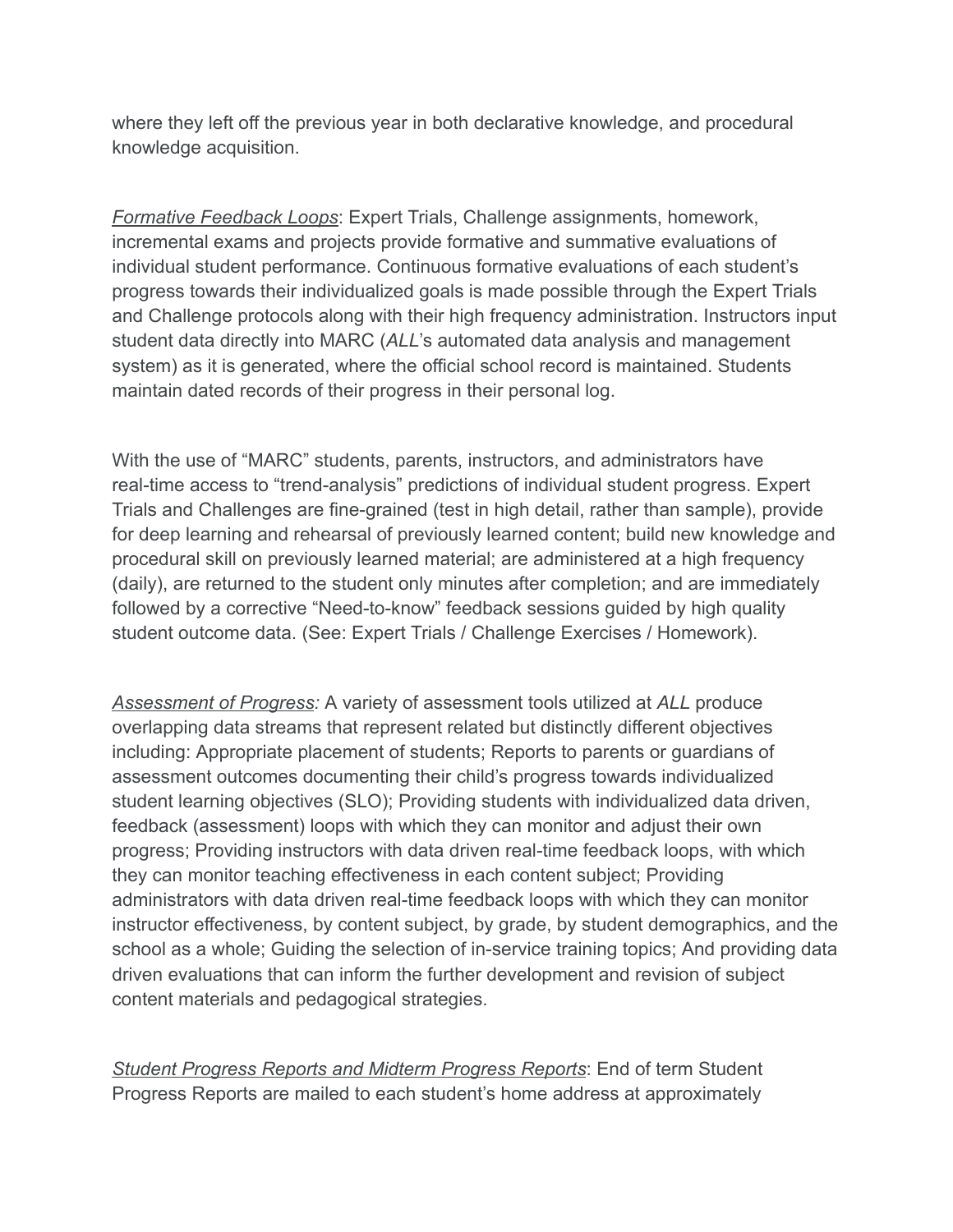fourth-five day intervals. Midterm Student Progress "Trend Reports" (reports predicating end-of-term letter grades) are mailed home midway through each term. However, with the use of MARC parents, teachers, administrators, and students can view progress towards individualized goals in real-time (daily/hourly) over a secure internet link. The instructor enters raw data directly into MARC where it is condensed, processed, and directed to various output reports, including the Student Progress Report.

The following is an example of a typical end-of-term student progress report. Column one (Subject Domains) and column eight (Instructional Series) may vary slightly within classrooms and substantially between classrooms. Column two (Start Number) is the student's level in the indicated series at the beginning of the term. Column three (End Number) is the student's level at the end of the term. Their difference is used to calculate column four, Percent of the individualized goal. Column five is the Letter Grade (A-F) based on the student's "Growth" relative to individualized Goal. Column six indicates the student's functional grade level relative to the student's actual grade level (ABG-above grade level; ATG-at grade level; BLG-below grade level). Column seven (Subject Weighted Grade) is the student's grade (A-F) in the Subject, weighted across subject Domains.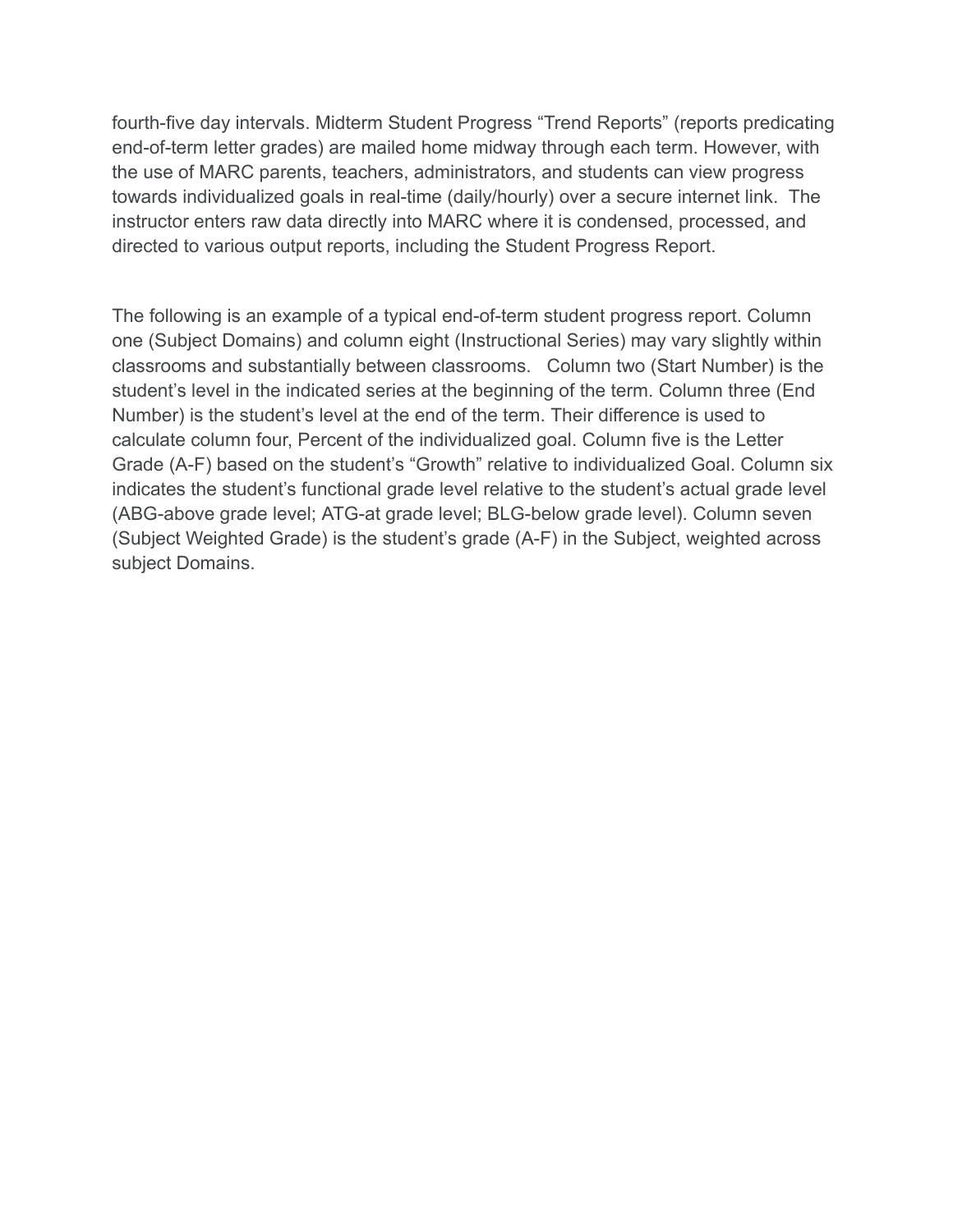| Student Name:<br>Instructor:                                                                                                                   |         |          |            |        | Grade Level: |          | Tardy Days Absent Days                                          |
|------------------------------------------------------------------------------------------------------------------------------------------------|---------|----------|------------|--------|--------------|----------|-----------------------------------------------------------------|
|                                                                                                                                                | Start   | End      | Growth     | Letter | <b>ABG</b>   | Subject  | <b>Instructional Series</b>                                     |
| <b>Subject Domains</b>                                                                                                                         | Number  | Number / | Percent of | Grade  | <b>ATG</b>   | Weighted | (The instructor has drawn a line drawn through those items that |
|                                                                                                                                                | / Level | level    | Goal       |        | <b>BLG</b>   | Grade    | do not apply )                                                  |
| <b>MATHEMATICS</b>                                                                                                                             |         |          |            |        |              |          |                                                                 |
| <b>Expert Trials</b>                                                                                                                           |         |          |            |        |              |          | Numeric Operations; Intermediate Algebra; College Algebra       |
| <b>Challenge Exercises</b>                                                                                                                     |         |          |            |        |              |          |                                                                 |
| RHETORIC / Conventions / Rhetorical Devices and Tropes / Grammar / Parallel structure                                                          |         |          |            |        |              |          |                                                                 |
| Language Trials and Challenges                                                                                                                 |         |          |            |        |              |          | Grammar / Writing Conventions / Syntax and Semantics            |
| ORATION / gesture, voice, register, pitch, relationship with audience, ethos, pathos, logos, elocution, argument, organization, pace, phrasing |         |          |            |        |              |          |                                                                 |
| <b>Public Speaking Exercises</b>                                                                                                               |         |          |            |        |              |          | Assignments vary by classroom instructor                        |
| <b>CROSS CONTENT COMPOSITION</b>                                                                                                               |         |          |            |        |              |          |                                                                 |
| Style / Writing Quality                                                                                                                        |         |          |            |        |              |          | Prompts & objectives vary by classroom instructor               |
| Penmanship                                                                                                                                     |         |          |            |        |              |          | Penmanship Trials: Cursive, Print, Assessed Writing Component   |
| Punctuation                                                                                                                                    |         |          |            |        |              |          | Assessed Writing Component                                      |
| Grammar                                                                                                                                        |         |          |            |        |              |          | <b>Assessed Writing Component</b>                               |
| LEXICON/ORTHOGRAPHY                                                                                                                            |         |          |            |        |              |          |                                                                 |
| Trials                                                                                                                                         |         |          |            |        |              |          | Functional Phonics Series / Dictated Phonics Series / Lexicon   |
| Challenges                                                                                                                                     |         |          |            |        |              |          | Lexicon / Spelling Support Assignments                          |
| ORAL READING (includes fiction and subject content reading)                                                                                    |         |          |            |        |              |          |                                                                 |
| Decoding / Phonetic Awareness                                                                                                                  |         |          |            |        |              |          | Varies by classroom instructor / Dynamic Assessment             |
| Sight-words & Syllabic Awareness                                                                                                               |         |          |            |        |              |          | Varies by classroom instructor / Dynamic Assessment             |
| Comprehension / Inference Awareness                                                                                                            |         |          |            |        |              |          | Varies by classroom instructor / Dynamic Assessment             |
| Cadence / Fluency                                                                                                                              |         |          |            |        |              |          | Varies by classroom instructor / Dynamic Assessment             |
| READING/Cross Content & Content Embedded                                                                                                       |         |          |            |        |              |          |                                                                 |
| Reading Assignments                                                                                                                            |         |          |            |        |              |          | General Science / Physical Science / Anatomy                    |
| Number of Books / Elective Reading                                                                                                             |         |          |            |        |              |          | <b>Student Selection</b>                                        |
| <b>SCIENCE</b>                                                                                                                                 |         |          |            |        |              |          |                                                                 |
| Expert Trials / Challenge Exercises                                                                                                            |         |          |            |        |              |          | General Science / Physical Science / Anatomy & Physiology       |
| Laboratory Challenges                                                                                                                          |         |          |            |        |              |          | Varies by classroom instructor / Series                         |
| <b>SOCIAL STUDIES</b>                                                                                                                          |         |          |            |        |              |          |                                                                 |
| Political Science / History Trials                                                                                                             |         |          |            |        |              |          | Varies by classroom instructor                                  |
| Geography Trials and Challenges                                                                                                                |         |          |            |        |              |          | Political & Physical Geography Trials & Challenges              |
| <b>FOREIGN LANGUAGE</b>                                                                                                                        |         |          |            |        |              |          |                                                                 |
| Speaking                                                                                                                                       |         |          |            |        |              |          | Varies by class                                                 |
| Reading / Writing                                                                                                                              |         |          |            |        |              |          | Varies by class                                                 |
| FINE ARTS (Visual Arts)                                                                                                                        |         |          |            |        |              |          | Linear Perspective / Figure-Landscape Drawing / Art History     |
| PHYSICAL EDUCATION                                                                                                                             |         |          |            |        |              |          | Physical Training / Swimming / Structured Activities            |
| <b>HOMEWORK</b>                                                                                                                                |         |          |            |        |              |          | Average Percent on Completed Assignments                        |
|                                                                                                                                                |         |          |            |        |              |          |                                                                 |

Second Ouarter 2016-17

Accelerated Learning LaboratoryStudent Progress Report

*Benchmark Growth Model/ Composite Classrooms: ALL* incorporates a learner centered instructional model in which academic growth, from each student's individualized baseline, is given greater weight than reaching grade level standards. For the student who is already functioning well above grade level, setting a grade level goal commensurate with age can be discouraging. For such a student, *ALL* will set a goal that is rigorous but reasonable, even if it requires completing AP calculus and AP physics in the eighth grade (not unheard of at *ALL*). For the student whose skills are so poor that reaching grade level within the foreseeable future is unachievable, setting a grade level goal commensurate with age might guarantee academic failure. For such a student, *ALL* will set goals that are rigorous but reasonable, such that the student will experience frequent success, and that will eventually lead to the acquisition of grade level proficiency. *ALL* recognizes that motivation and passion are increased when learning-task-demands are within a student's ability to succeed with effort, but above a student's ability to succeed without meaningful effort. *ALL* recognizes that success increases passion and motivation, and greatly expands students' ZPD range. *ALL* also recognizes that both, success with little effort, and failure due to task-demands that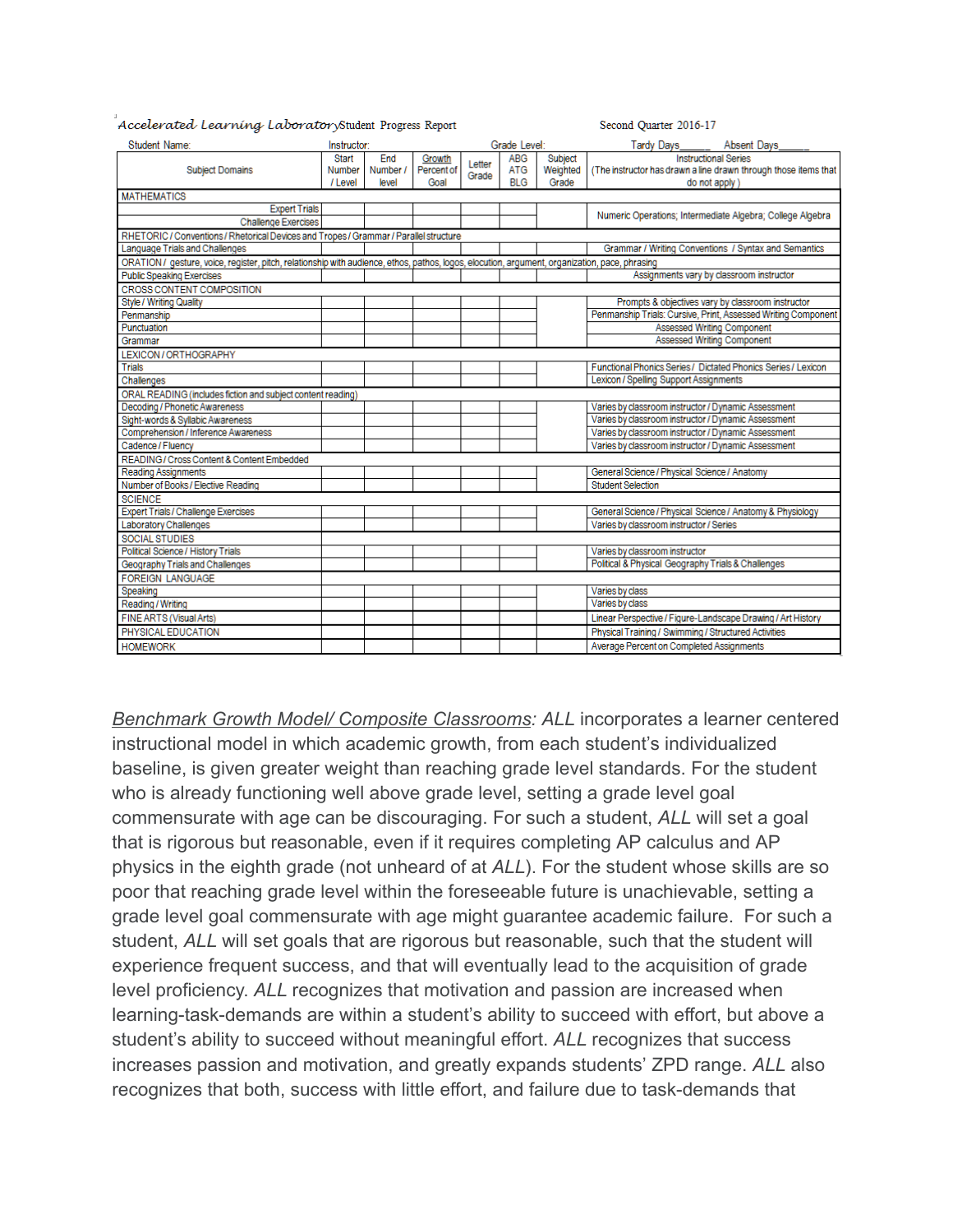require unreasonable effort, greatly decrease motivation, passion and diminishes students' ZPD range. *ALL* believes it essential to place students at the appropriate challenge levels where they can succeed with meaningful effort; not at their "cumulative failure level" where they simply fall increasingly behind. When students have not mastered the required skills to reach grade proficiency, are segregated into classes based on only grade level, they are unlikely to succeed. When students who have already exceeded grade level proficiency standards, are segregated into classes based on only grade, they are unlikely to reach their potential. In both cases, our society suffers.

*ALL's* "benchmark" growth model produces accelerated academic growth and offers realistic hope for students who are behind, to eventually meet or exceed grade level expectations. Ironically, *ALL*'s growth model also offers pronounced advantages to advanced students who are curious about everything, motivated by scholarly achievement, and who recognize the enduring benefits of academic success. No student is required to wait for an instructor or other students to progress. Instructional strategies which address broad variations in student knowledge includes an open-ended content design which allows students to progress at their own pace without being restricted by either grade-level-content barriers or lock-step-pacing. Students work at their challenge level and ceiling effects (grade-level-content barriers) have been eliminated.

Seldom does a group of same grade students produce an educationally homogeneous classroom. Students are not uniform in regard to academic preparation, family or peer support, drive, or developed talent. With the realization that a school is comprised of individuals whose learning characteristics vary from student to student, it follows that students possess needs specific to their particular strengths or weaknesses. As a consequence, each student has a unique learning profile. At *ALL*, Students receive instruction at their functional level. They are allowed to benefit from their unique cognitive resources and receive resources consistent with their needs. Curricular materials are sequenced and stepped to challenge but not overwhelm the students. Although students are empowered to control their own progress, they are required to meet or exceed specific minimum growth goals. Students are expected to progress towards these goals commensurate with their prior knowledge and cognitive characteristics. Over time, most students can be expected to accelerate beyond traditional grade level expectations. However, if a student is not learning at a rate commensurate with ability, teachers and staff do 'what-ever-it-takes' to ensure academic success.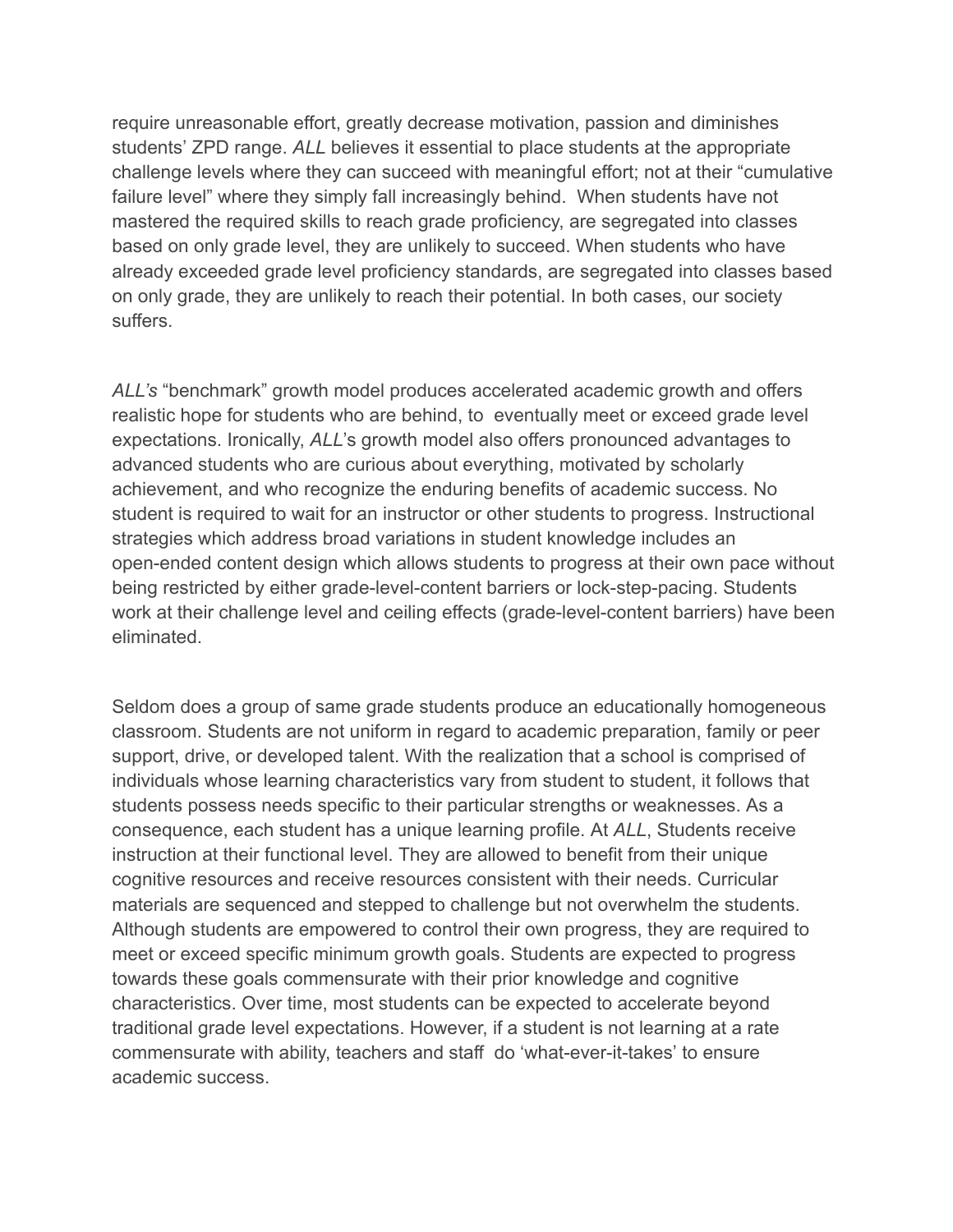Students are expected to achieve mastery as demonstrated by objective and clear outcome criteria. Each student accrues a cumulative portfolio that testifies to the breadth and depth of learning achievement. Instructional level is not constrained by a student's age or grade. Classroom spread relative to students' academic level and learning behavioral profiles, is reduced through the use of multi-grade classrooms. Students are selected for classroom membership based on academic level and learning behavioral profiles not age or grade. Multi-grade classrooms support appropriate instruction level for each student. Additionally they provide for a mix of older and younger children, facilitating a broad range of natural and desirable social behaviors (e.g., nurturing, spontaneous cross age cooperation, teacher-learner flexibility).

*List of Academic Goals and Targets:* Within the MARC Environment, fine grained student performance data is evaluated and output reports are automatically produced that include many of the goals and targets listed below:

- By the first day of the schoolyear, each enrolled student shall be assigned a rigorous but realistic individualized "yearend" (end of the schoolyear) academic growth goal in each content subject; relative to each student's baseline measures, grade benchmarks, instructional level, performance level, calculated average learning curve trend (past growth performance).
- Each student's yearend-goal, in each content subject, shall be divided into "midterm," and "quarter-end" academic growth goals for first, second, third, and fourth quarters; relative to the number of weeks in each quarter.
- Each student's quarter-end-goal, for the first quarter shall be divided into "weekly" and "daily" academic growth goals in each subject area; relative to instructional days.
- Between the end of the first quarter and beginning of the second quarter, each student's first quarter-end-goal shall be reviewed and if necessary, adjusted to reflect a rigorous but realistic yearend-goal, second-midterm-goal, second-quarter-end-goal, weekly-goal, and daily-goal; likewise for second quarter to third quarter, and third quarter to fourth quarter.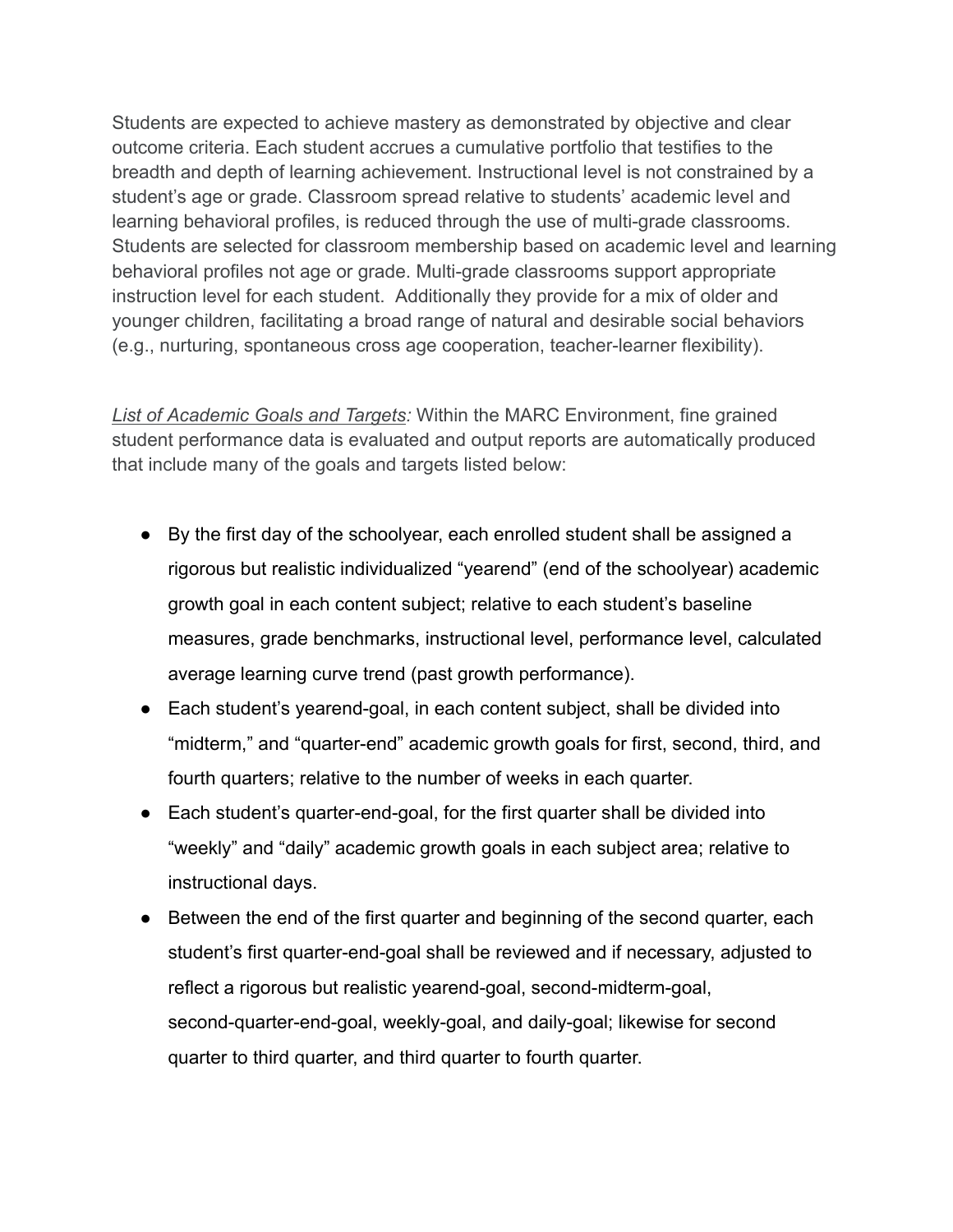- Student performance, classroom-wide shall be ranked on the basis of "preparedness" within each content subject. Each subject ranking shall be divided into three coherent (meaningful cut scores) clusters. Each subject-performance-cluster shall be assigned rigorous but realistic yearend-goals, first-midterm-goals, first-quarter-end-goals, weekly-goals, and daily-goals; based on cluster averages.
- Student performance, school-wide shall be ranked on the basis of "preparedness" within each content subject. Each subject ranking shall be divided into three coherent clusters. Each subject-performance-cluster shall be assigned rigorous but realistic goals
- MARC will automatically compile various other classroom-level and school-level demographic subject-performance-clusters, and assign rigorous but realistic goals based on a given algorithm.
- When there is more than ten percent variance between a measured outcome and goal, MARC shall produce output detailing such variance on a daily basis over time.

*Assessment of the progress of individual students, student cohorts, and the school toward data defined educational targets:* A growth model of academic achievement is used in determining individual student, student cohort, classroom-level, and school-level progress towards identified goals and targets. Group academic performance is evaluated on basis of averaged individual student performance within the defined group. At the beginning of the school year, specific academic goals are delineated for individual students, classrooms, subgroups within classrooms, cohorts, and the school as a whole. Goals for various groupings are determined by averaging the outcome history (learning curves and baselines) of individual members within the particular group and adding a rigorous but realistic growth factor for each content-subject. Reduction in academic variation within each classroom that increases achievement outcomes for all students, is achieved by aggregating students with similar baselines scores and learning curves through trajectory trend analysis.

*MARC (Measurement and Analysis Report Compiler)*: "MARC" (*ALL*'s automated data analysis and management system) is a repository for raw data related to academic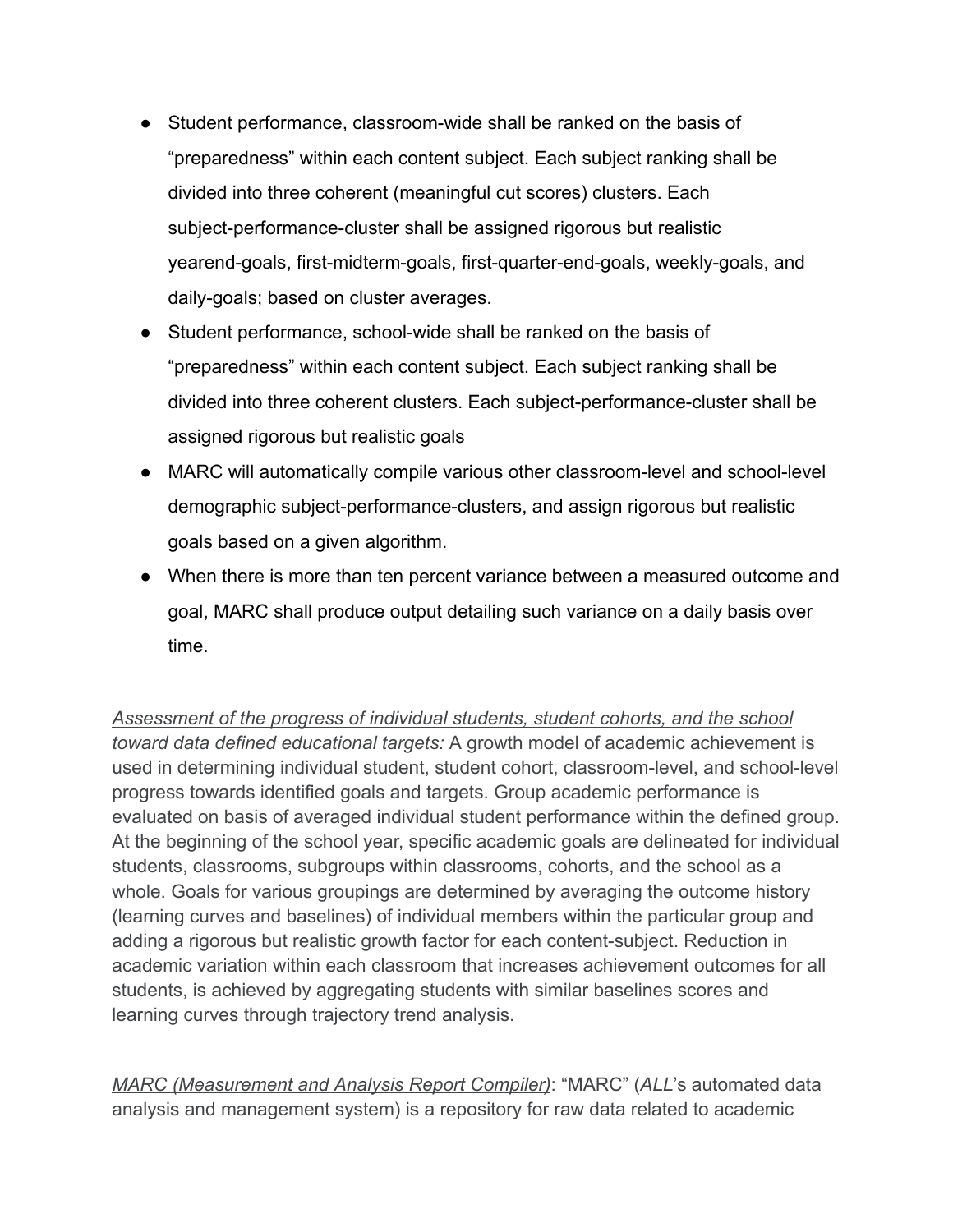performance; collected from sources such as formative evaluations (Expert Trials, Challenges, Homework, etc.), summative exams, and standardized tests (SAT, ACT, AIMS, Az MERIT, etc.); as well as from sources ancillary to academic performance, such as raw data collected from parent and student perception surveys, student attendance, and educator in-service training attendance. MARC is equipped with specialized algorithms and statistical tools so as to perform a variety of collection, organization, analysis, graphing, and reporting tasks. Among the significant advantages MARC makes possible is the ability for parents, teachers, administrators, and students to view student progress towards individualized goals in real-time (daily/hourly) and to view simple to understand predictions (graphs) as to whether progress towards goals is on-track. Within the MARC Environment, meaningful and measurable academic data relevant to student progress and proficiency, educator and school performance, and pedagogical and instructional material effectiveness is collected and stored in rational data arrays; such data when analyzed provides valid and reliable indicators with which to drive wise and informed educational choices. Students, Parents, Instructors, and administrators have variously restricted (secure) access to MARC's output reports on line.

*Assessment of academic progress in real-time*: Direct input protocols greatly reduces instructors' data collection and analysis efforts; leaving instructors with increased opportunity for high quality student contact time. The instructor enters raw data directly into MARC where it is automatically processed, analyzed and directed to various output reports. In each core content-subject, *ALL* utilizes a series of criterion referenced proprietary instructional and evaluative materials. Each content-series contains "Expert Trials" (mastery power-exams) and "Challenge Exercises" (application/ procedural knowledge assessments) that are sequentially numbered. Numbers correspond to discrete topics within the general subject of each series. Student "mastery rates" across series numbers, on these instruments, together with outcomes from various types of dynamic assessments, generate continuous data streams, within each content-subject, which measure student growth over time. MARC analyzes these data streams together with other relevant factors such as item p-values. The report that is produced includes, among other things, a prioritized list of discrete topics, within each content-subject, arranged by the greatest need of instruction for the largest number of students. The instructor uses this information to fuel continuous feedback loops. This information provides many opportunities for educators to modify instructional practices, interventions, goals, and targets (group of students or individual students) based on data driven judgements relative to progress. MARC automatically "flags" individual student and group performance (interval linked growth towards defined goals) with a measured variance of greater than ten percent from goal. Both performance that falls below and exceeds targeted goals is flagged. Additionally, MARC collects and analyzes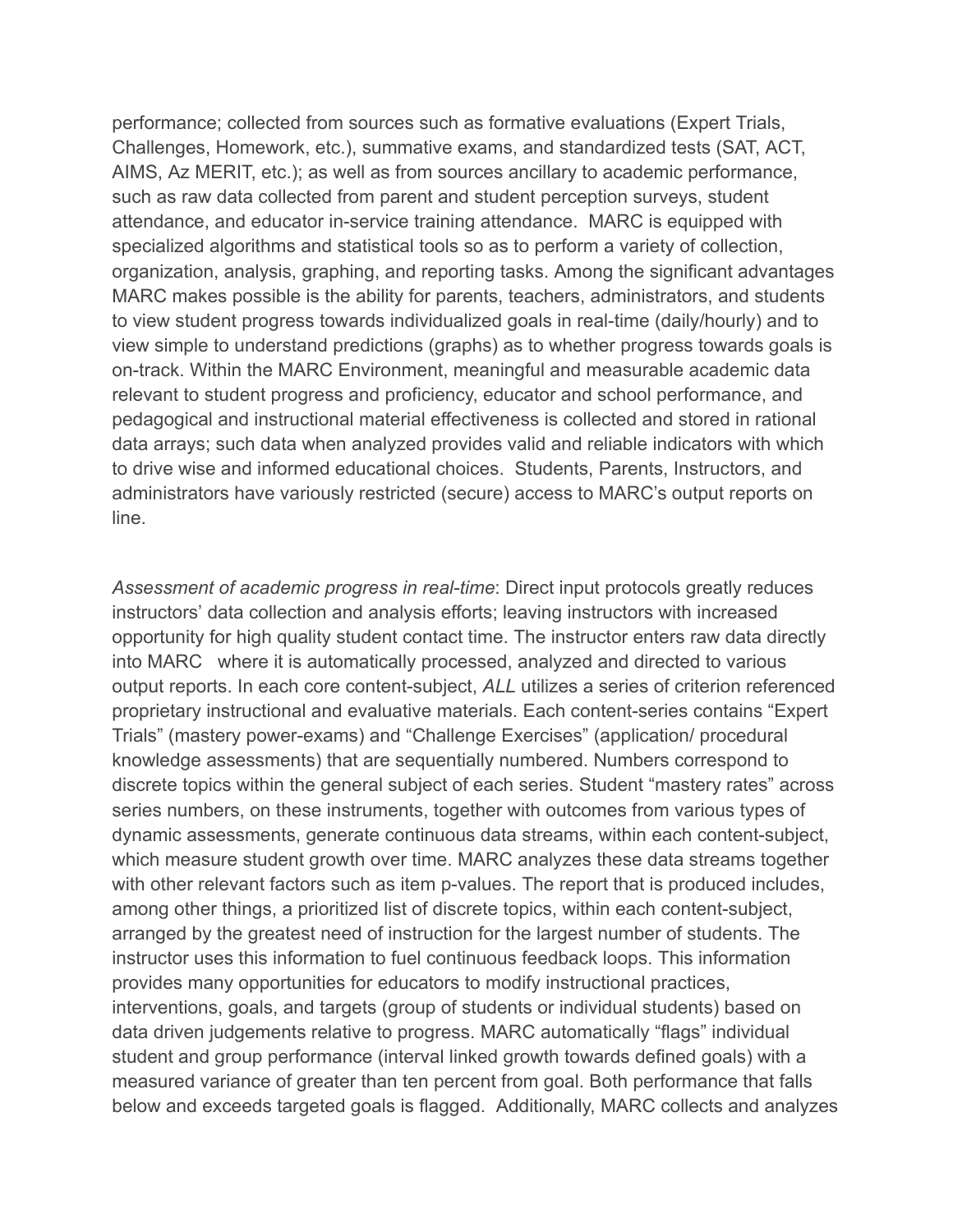data concerning the number of times each Expert or Challenge has been attempted prior to mastery and the frequency of proctored opportunities.

Expert Trials, Challenges exercises, and other dynamic assessments across all core content subjects provide fine-grained measures of content knowledge which inform corrective *Need-to-know* feedback sessions (see: Need-to-Know Discussions). "Expert" and "Challenge" numbers are expected to correlate with, and be predictive of, student outcome scores on standardized exams normed on grade level benchmarks. Each student's progress is recorded daily in MARC and progress within the core subjects towards specific individual and group goals along with long-term and short-term "trend" predictions that are automatically calculated and reported within the MARC environment.

Students may progress at varying rates but each student is assigned individualized growth goals in each content subject series. In most cases, it takes several years for a student to complete a specific content series. At the beginning of each year, each student begins on the "number" in each subject series, s/he finished the year before. This number suffices as the student's baseline measure when (s)he returns the next year. Baselines are determined for new students utilizing criterion referenced intake evaluations which inform placement decisions. Each student's baseline measure is used to gage progress (growth). Students and parents and/or guardians are provided with summative reports indicating incremental progress (difference measures) or growth from the student's measured baseline scores towards the student's individualized goal (see: Student Progress Reports). Students receive explicit in situ training and direct instruction in metacognitive strategies. Students are trained to monitor their own progress, reflect upon inputs (effortful learning procedures) and outcomes (growth towards a goal) and adjust learning strategies and/or behaviors (see: Metacognitive Skills).

### *Teachers' responsibilities regarding student data/ student outcomes are used to inform instruction:*

Teachers' roles and responsibilities regarding the use of student data include: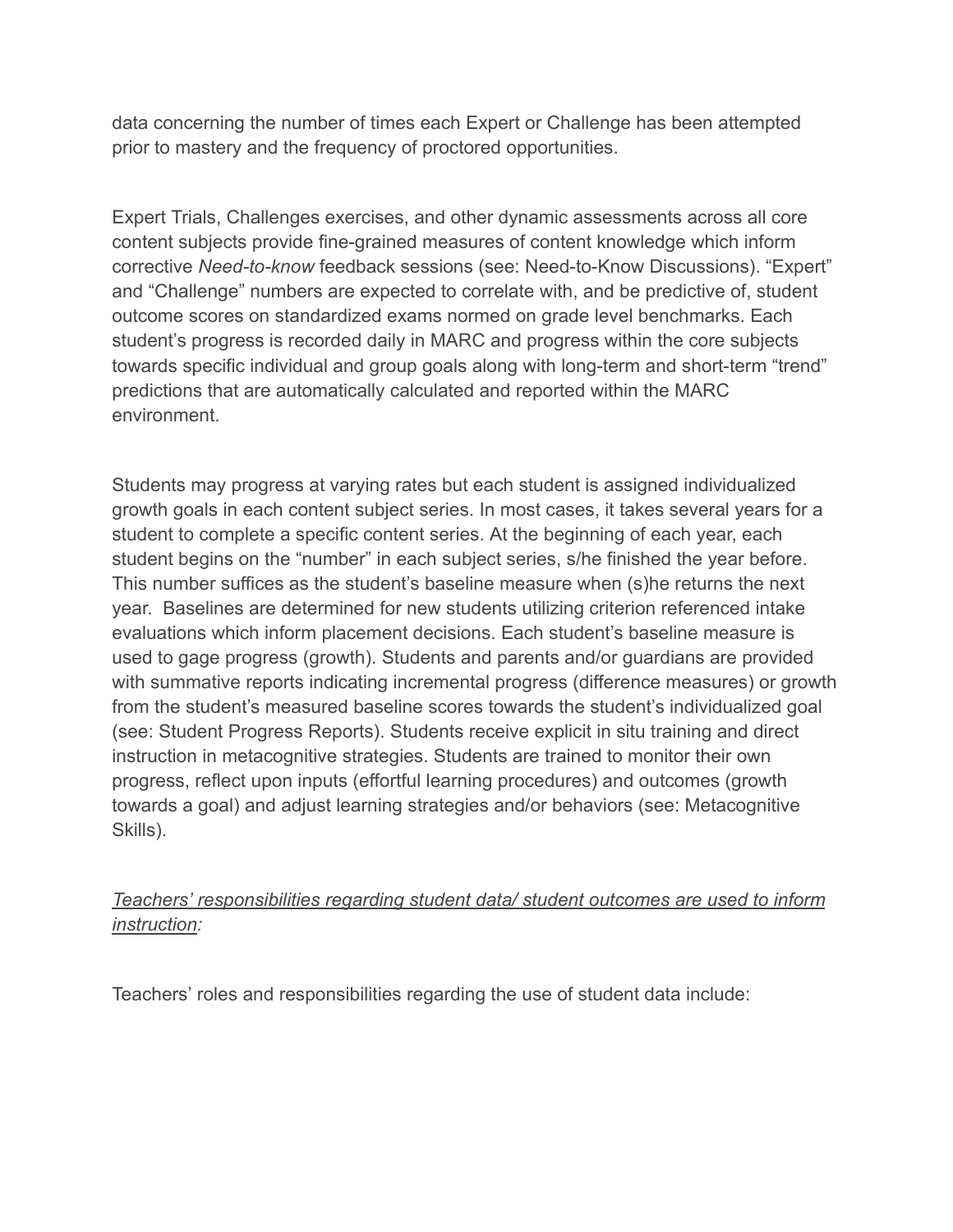- Properly entering each student's academic mastery/retake data (e.g., Expert, Challenge, assignment) directly into MARC in a timely (daily) manner (see: II.A.1.a. Expert Trials, Challenge Exercises);
- Ensuring that confidentiality safeguards (FERPA) regarding student data are maintained;
- Within the MARC Environment and during normal classroom operations, teachers are responsible for monitoring student progress towards individualized goals;
- Viewing flagged "off goal" individual student, class-wide, and targeted group outcomes, across all subjects and planning effective interventions where indicated;
- Monitor students' timely progress towards their individualized goals and assist when required;
- Providing students with explicit metacognitive instruction, relative to the use of meaningful data for self-monitoring and planning progress towards defined goals;
- Frequently reviewing student maintained classroom records (e.g., incentive charts), student portfolios, students' personal records;
- Reviewing students' self-monitoring activities, self-reflection and strategic planning for success; and providing corrective feedback when needed;
- Teachers are responsible for implementing appropriate and supportive interventions for poor student performance, in a timely manner;
- Teachers are responsible for acknowledging exceptional student performance supported by meaningful and measurable outcomes;
- Daily reviewing MARC data outputs across all content-subjects and adjusting instruction where indicated;
- Ensuring the smooth function of data driven, continuous feedback loops across all content-subjects;
- Keeping a log of pedagogical strategies, specific content procedural or declarative knowledge topics, classroom issues, and or the effective use of